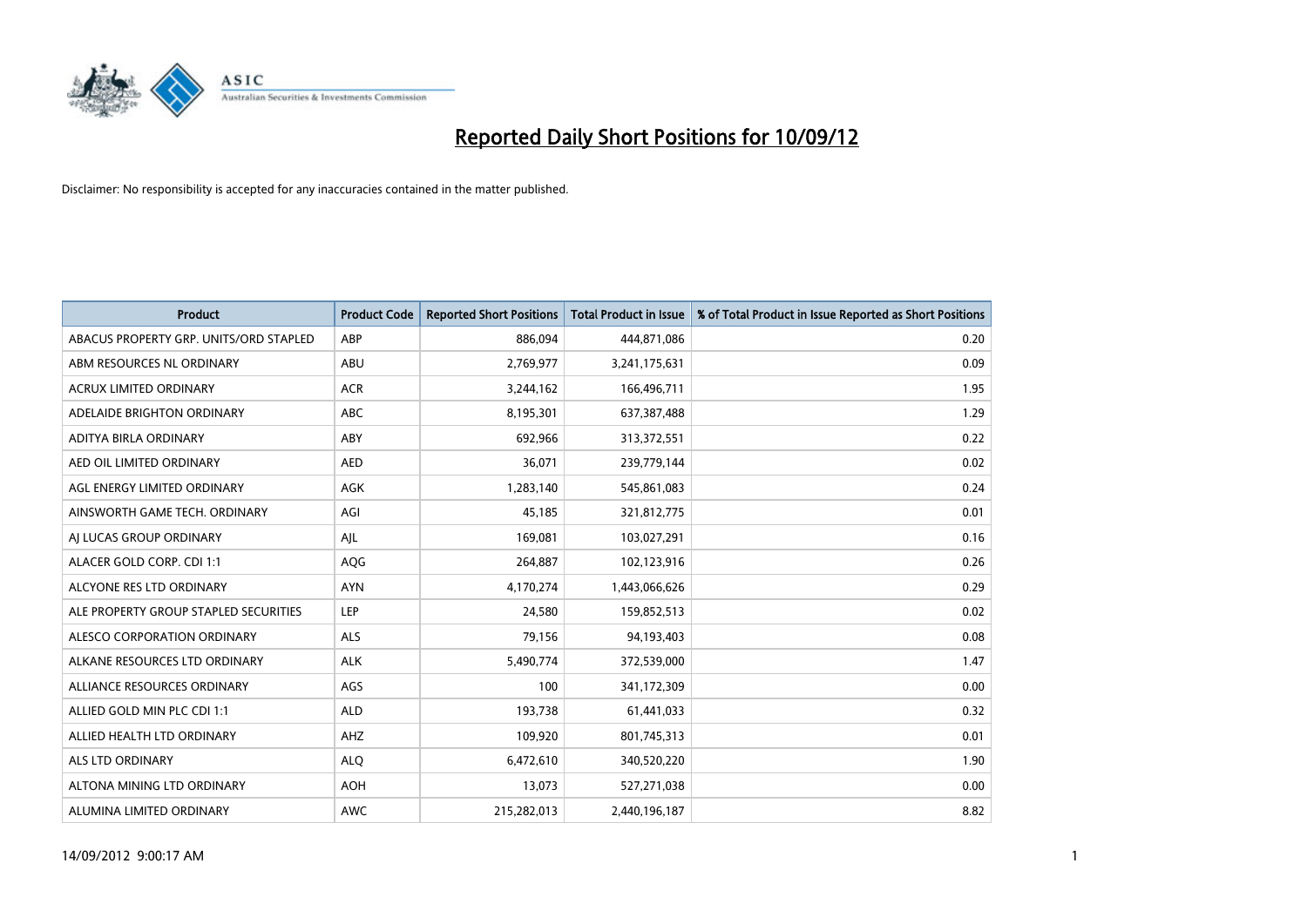

| <b>Product</b>                          | <b>Product Code</b> | <b>Reported Short Positions</b> | <b>Total Product in Issue</b> | % of Total Product in Issue Reported as Short Positions |
|-----------------------------------------|---------------------|---------------------------------|-------------------------------|---------------------------------------------------------|
| AMCOR LIMITED ORDINARY                  | <b>AMC</b>          | 4,000,131                       | 1,206,684,923                 | 0.33                                                    |
| AMP LIMITED ORDINARY                    | AMP                 | 4,945,782                       | 2,894,931,180                 | 0.17                                                    |
| AMPELLA MINING ORDINARY                 | <b>AMX</b>          | 4,886,810                       | 246,800,493                   | 1.98                                                    |
| ANGLOGOLD ASHANTI CDI 5:1               | AGG                 | 3,000                           | 89,207,765                    | 0.00                                                    |
| ANSELL LIMITED ORDINARY                 | <b>ANN</b>          | 5,230,184                       | 130,656,668                   | 4.00                                                    |
| ANTARES ENERGY LTD ORDINARY             | <b>AZZ</b>          | 330,924                         | 257,000,000                   | 0.13                                                    |
| ANZ BANKING GRP LTD ORDINARY            | <b>ANZ</b>          | 9,318,740                       | 2,716,019,028                 | 0.34                                                    |
| APA GROUP STAPLED SECURITIES            | <b>APA</b>          | 28,003,827                      | 644,485,583                   | 4.35                                                    |
| APN NEWS & MEDIA ORDINARY               | <b>APN</b>          | 13,714,925                      | 649,010,756                   | 2.11                                                    |
| AQUARIUS PLATINUM. ORDINARY             | <b>AOP</b>          | 13,536,040                      | 472,851,336                   | 2.86                                                    |
| AQUILA RESOURCES ORDINARY               | <b>AQA</b>          | 8,964,176                       | 411,804,442                   | 2.18                                                    |
| ARAFURA RESOURCE LTD ORDINARY           | <b>ARU</b>          | 5,859,514                       | 396,004,144                   | 1.48                                                    |
| ARB CORPORATION ORDINARY                | <b>ARP</b>          | 7,382                           | 72,481,302                    | 0.01                                                    |
| ARDENT LEISURE GROUP STAPLED SECURITIES | AAD                 | 794,671                         | 341,252,614                   | 0.23                                                    |
| ARISTOCRAT LEISURE ORDINARY             | <b>ALL</b>          | 23,879,750                      | 550,502,889                   | 4.34                                                    |
| ARRIUM LTD ORDINARY                     | ARI                 | 28,961,190                      | 1,345,665,626                 | 2.15                                                    |
| ASCIANO LIMITED ORDINARY                | <b>AIO</b>          | 8,692,071                       | 975,385,664                   | 0.89                                                    |
| ASG GROUP LIMITED ORDINARY              | <b>ASZ</b>          | 219,521                         | 177, 187, 512                 | 0.12                                                    |
| ASPEN GROUP ORD/UNITS STAPLED           | <b>APZ</b>          | 213,843                         | 600,507,326                   | 0.04                                                    |
| ASPIRE MINING LTD ORDINARY              | <b>AKM</b>          | 270,266                         | 620,594,556                   | 0.04                                                    |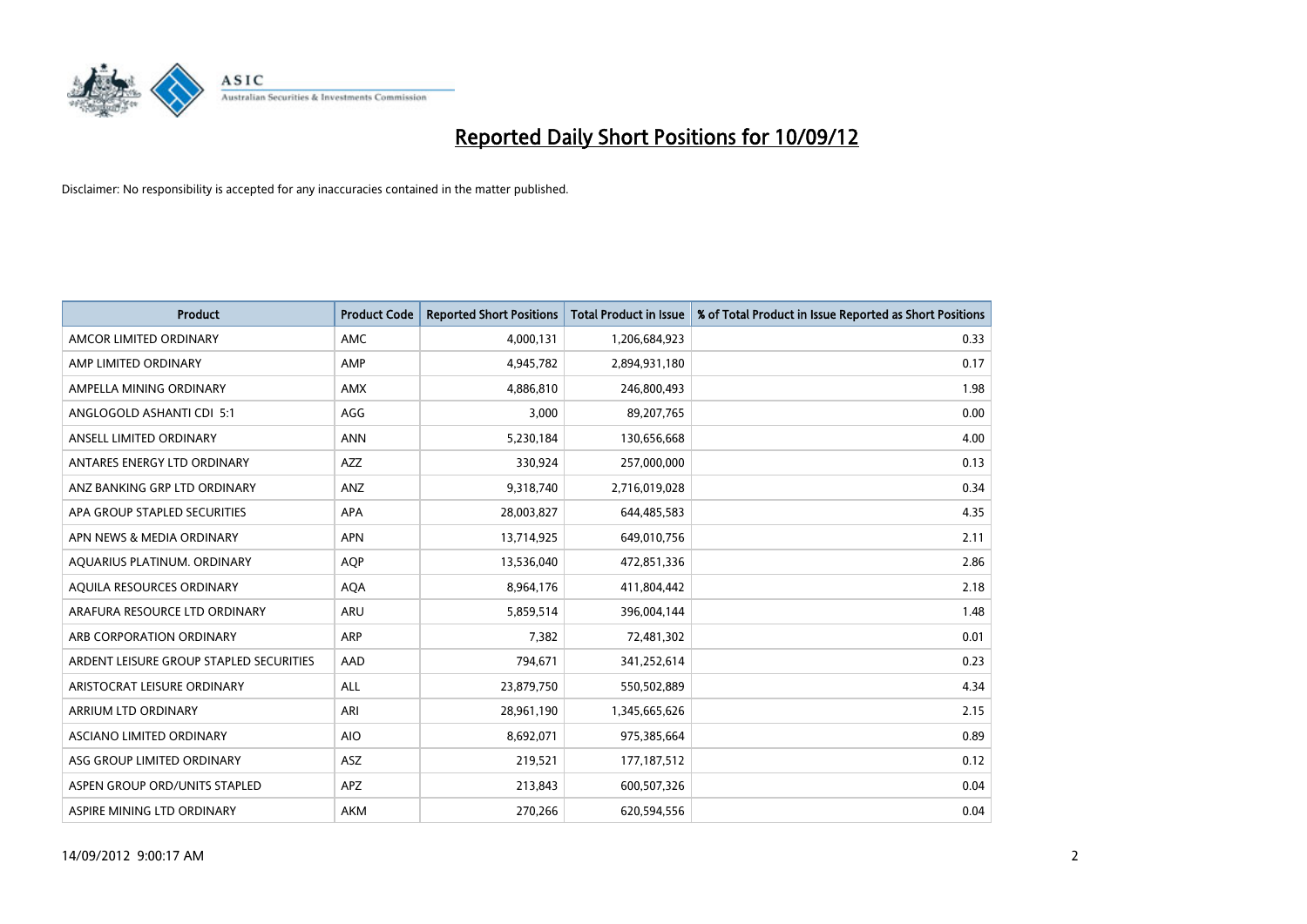

| <b>Product</b>                          | <b>Product Code</b> | <b>Reported Short Positions</b> | <b>Total Product in Issue</b> | % of Total Product in Issue Reported as Short Positions |
|-----------------------------------------|---------------------|---------------------------------|-------------------------------|---------------------------------------------------------|
| ASTRO JAP PROP GROUP STAPLED SECURITIES | AJA                 | 5,527                           | 58,445,002                    | 0.01                                                    |
| ASX LIMITED ORDINARY                    | <b>ASX</b>          | 3,641,588                       | 175,136,729                   | 2.08                                                    |
| ATLAS IRON LIMITED ORDINARY             | <b>AGO</b>          | 10,384,333                      | 904,580,993                   | 1.15                                                    |
| AURORA OIL & GAS ORDINARY               | <b>AUT</b>          | 7,210,359                       | 447,885,778                   | 1.61                                                    |
| AUSDRILL LIMITED ORDINARY               | ASL                 | 3,236,321                       | 304,530,621                   | 1.06                                                    |
| AUSENCO LIMITED ORDINARY                | <b>AAX</b>          | 750,818                         | 123,872,665                   | 0.61                                                    |
| AUSGOLD LIMITED ORDINARY                | <b>AUC</b>          | 50,000                          | 136,264,601                   | 0.04                                                    |
| AUSTAL LIMITED ORDINARY                 | ASB                 | 177,033                         | 188,193,007                   | 0.09                                                    |
| AUSTIN ENGINEERING ORDINARY             | <b>ANG</b>          | 187,524                         | 72,314,403                    | 0.26                                                    |
| AUSTRALAND PROPERTY STAPLED SECURITY    | <b>ALZ</b>          | 448,275                         | 576,846,597                   | 0.08                                                    |
| AUSTRALIAN AGRICULT. ORDINARY           | AAC                 | 307,362                         | 312,905,085                   | 0.10                                                    |
| AUSTRALIAN INFRASTR, UNITS/ORDINARY     | <b>AIX</b>          | 3,240,897                       | 620,733,944                   | 0.52                                                    |
| AUSTRALIAN PHARM. ORDINARY              | API                 | 222,987                         | 488,115,883                   | 0.05                                                    |
| AUTOMOTIVE HOLDINGS ORDINARY            | AHE                 | 67,286                          | 260,579,682                   | 0.03                                                    |
| AVIENNINGS LIMITED ORDINARY             | AVI                 | 175,001                         | 274,588,694                   | 0.06                                                    |
| AWE LIMITED ORDINARY                    | <b>AWE</b>          | 4,074,427                       | 521,871,941                   | 0.78                                                    |
| AZIMUTH RES LTD ORDINARY                | <b>AZH</b>          | 1,249,853                       | 418,911,161                   | 0.30                                                    |
| BANDANNA ENERGY ORDINARY                | <b>BND</b>          | 3,837,429                       | 528,481,199                   | 0.73                                                    |
| BANK OF QUEENSLAND. ORDINARY            | <b>BOQ</b>          | 9,522,275                       | 308,797,224                   | 3.08                                                    |
| <b>BANNERMAN RESOURCES ORDINARY</b>     | <b>BMN</b>          | 10,000                          | 302,069,772                   | 0.00                                                    |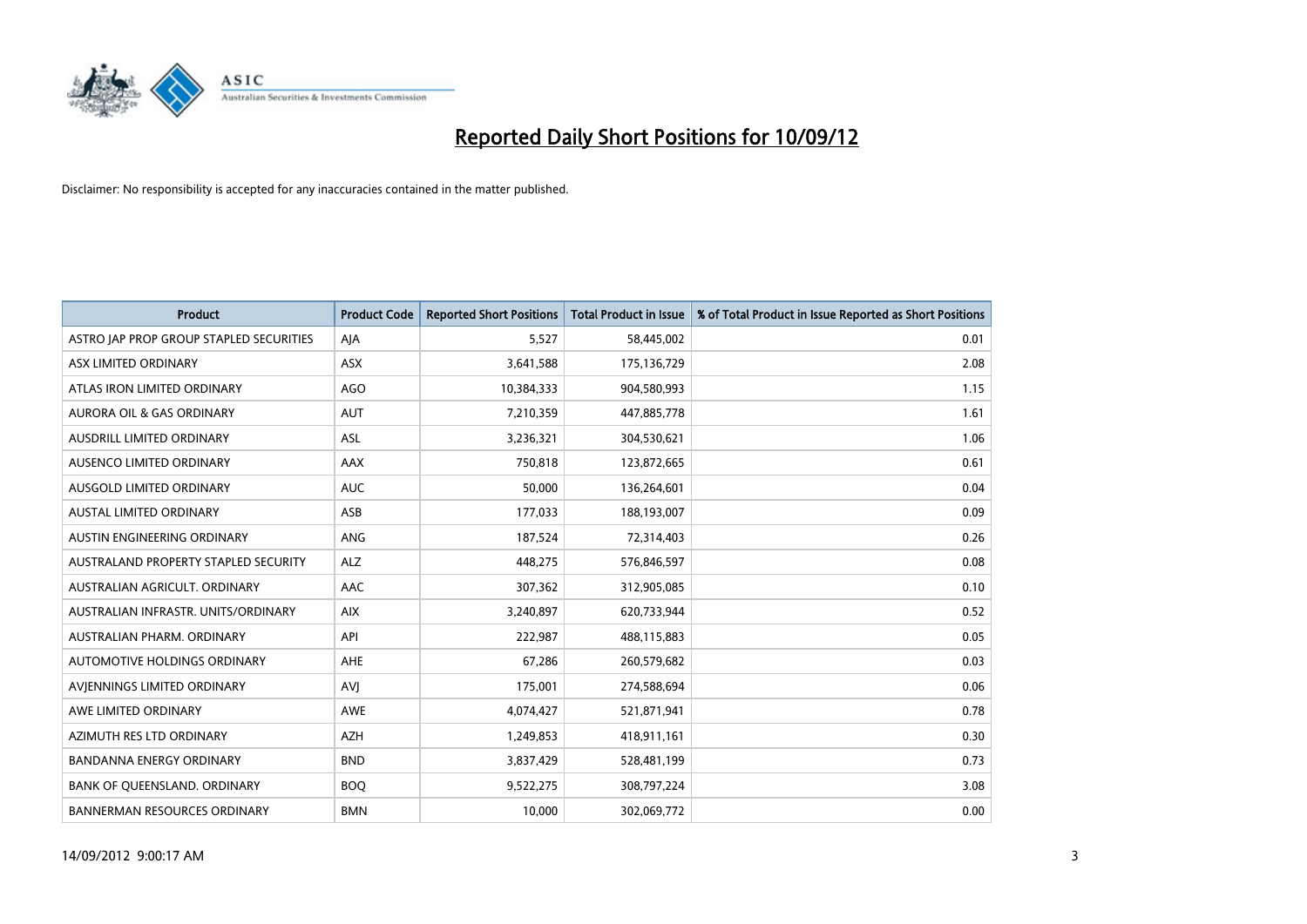

| <b>Product</b>                       | <b>Product Code</b> | <b>Reported Short Positions</b> | <b>Total Product in Issue</b> | % of Total Product in Issue Reported as Short Positions |
|--------------------------------------|---------------------|---------------------------------|-------------------------------|---------------------------------------------------------|
| <b>BASE RES LIMITED ORDINARY</b>     | <b>BSE</b>          | 683,910                         | 460,440,029                   | 0.15                                                    |
| BATHURST RESOURCES ORDINARY          | <b>BTU</b>          | 41,488,684                      | 696,747,997                   | 5.95                                                    |
| BEACH ENERGY LIMITED ORDINARY        | <b>BPT</b>          | 34,095,474                      | 1,256,183,762                 | 2.71                                                    |
| BEADELL RESOURCE LTD ORDINARY        | <b>BDR</b>          | 13,911,295                      | 724,704,752                   | 1.92                                                    |
| BENDIGO AND ADELAIDE ORDINARY        | <b>BEN</b>          | 9,344,604                       | 396,683,741                   | 2.36                                                    |
| BERKELEY RESOURCES ORDINARY          | <b>BKY</b>          | 201,901                         | 179,393,273                   | 0.11                                                    |
| BETASHARES ASX RES ETF UNITS         | <b>ORE</b>          | 82,306                          | 6,120,745                     | 1.34                                                    |
| <b>BHP BILLITON LIMITED ORDINARY</b> | <b>BHP</b>          | 10,329,655                      | 3,211,691,105                 | 0.32                                                    |
| <b>BILLABONG ORDINARY</b>            | <b>BBG</b>          | 7,125,327                       | 478,944,292                   | 1.49                                                    |
| <b>BIOTA HOLDINGS ORDINARY</b>       | <b>BTA</b>          | 218,713                         | 182,763,651                   | 0.12                                                    |
| <b>BLACKTHORN RESOURCES ORDINARY</b> | <b>BTR</b>          | 136,824                         | 164,285,950                   | 0.08                                                    |
| <b>BLUESCOPE STEEL LTD ORDINARY</b>  | <b>BSL</b>          | 21,982,826                      | 3,349,185,247                 | 0.66                                                    |
| <b>BOART LONGYEAR ORDINARY</b>       | <b>BLY</b>          | 7,182,919                       | 461,163,412                   | 1.56                                                    |
| <b>BORAL LIMITED, ORDINARY</b>       | <b>BLD</b>          | 48,900,452                      | 758,572,140                   | 6.45                                                    |
| <b>BRADKEN LIMITED ORDINARY</b>      | <b>BKN</b>          | 5,232,153                       | 169,240,662                   | 3.09                                                    |
| <b>BRAMBLES LIMITED ORDINARY</b>     | <b>BXB</b>          | 7,357,900                       | 1,555,204,787                 | 0.47                                                    |
| BT INVESTMENT MNGMNT ORDINARY        | <b>BTT</b>          | 374,242                         | 267,906,977                   | 0.14                                                    |
| BUCCANEER ENERGY LTD ORDINARY        | <b>BCC</b>          | 8,021,884                       | 1,133,975,491                 | 0.71                                                    |
| <b>BURU ENERGY ORDINARY</b>          | <b>BRU</b>          | 9,136,913                       | 251,032,144                   | 3.64                                                    |
| <b>BWP TRUST ORDINARY UNITS</b>      | <b>BWP</b>          | 3,766,270                       | 533,645,790                   | 0.71                                                    |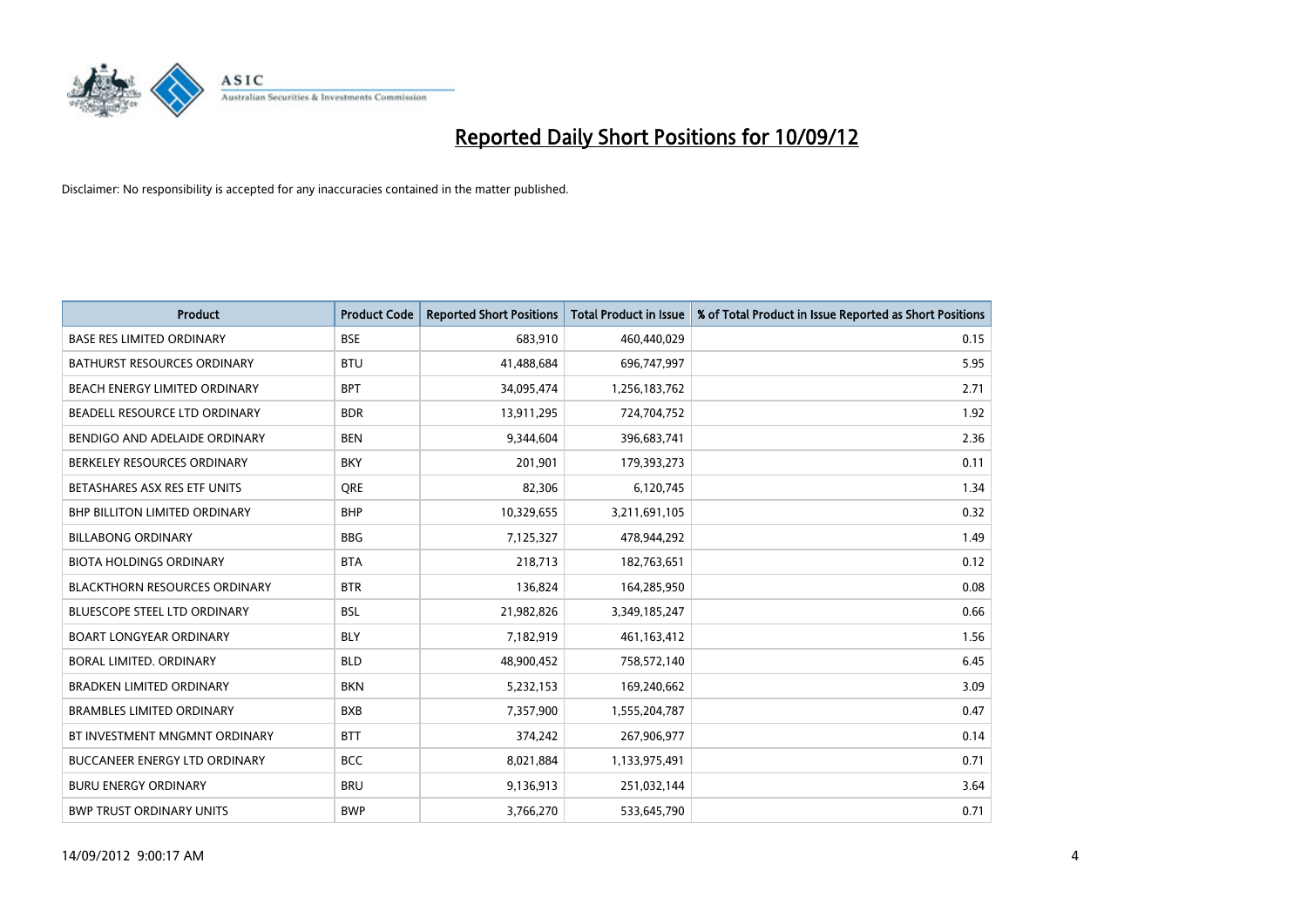

| <b>Product</b>                           | <b>Product Code</b> | <b>Reported Short Positions</b> | <b>Total Product in Issue</b> | % of Total Product in Issue Reported as Short Positions |
|------------------------------------------|---------------------|---------------------------------|-------------------------------|---------------------------------------------------------|
| CABCHARGE AUSTRALIA ORDINARY             | CAB                 | 4,994,647                       | 120,430,683                   | 4.15                                                    |
| CALIBRE GROUP LTD ORDINARY               | <b>CGH</b>          | 252,799                         | 293,192,506                   | 0.09                                                    |
| <b>CALTEX AUSTRALIA ORDINARY</b>         | <b>CTX</b>          | 4,263,339                       | 270,000,000                   | 1.58                                                    |
| CAPE LAMBERT RES LTD ORDINARY            | <b>CFE</b>          | 492,968                         | 689,108,792                   | 0.07                                                    |
| CARABELLA RES LTD ORDINARY               | <b>CLR</b>          | 527,079                         | 133,642,797                   | 0.39                                                    |
| <b>CARBON ENERGY ORDINARY</b>            | <b>CNX</b>          | 48,071                          | 776,306,566                   | 0.01                                                    |
| <b>CARDNO LIMITED ORDINARY</b>           | CDD                 | 1,237,914                       | 138,578,044                   | 0.89                                                    |
| CARNARVON PETROLEUM ORDINARY             | <b>CVN</b>          | 102,056                         | 694,644,634                   | 0.01                                                    |
| CARSALES.COM LTD ORDINARY                | <b>CRZ</b>          | 17,594,513                      | 233,689,223                   | 7.53                                                    |
| CENTRO RETAIL AUST ORD/UNIT STAPLED SEC  | <b>CRF</b>          | 19,187,141                      | 1,427,391,696                 | 1.34                                                    |
| CERAMIC FUEL CELLS ORDINARY              | <b>CFU</b>          | 598,626                         | 1,366,298,863                 | 0.04                                                    |
| CFS RETAIL TRUST GRP STAPLED SECURITIES  | <b>CFX</b>          | 46,776,928                      | 2,828,495,659                 | 1.65                                                    |
| <b>CHALLENGER DIV.PRO. STAPLED UNITS</b> | <b>CDI</b>          | 155,733                         | 214,101,013                   | 0.07                                                    |
| <b>CHALLENGER INFRAST, STAPLED UNITS</b> | <b>CIF</b>          | 541,447                         | 316,223,785                   | 0.17                                                    |
| <b>CHALLENGER LIMITED ORDINARY</b>       | <b>CGF</b>          | 9,417,366                       | 544,652,710                   | 1.73                                                    |
| CHARTER HALL GROUP STAPLED US PROHIBIT.  | <b>CHC</b>          | 424,137                         | 298,399,347                   | 0.14                                                    |
| <b>CHARTER HALL RETAIL UNITS</b>         | <b>COR</b>          | 938,767                         | 299,628,571                   | 0.31                                                    |
| <b>CHORUS LIMITED ORDINARY</b>           | <b>CNU</b>          | 1,117,305                       | 385,082,123                   | 0.29                                                    |
| CITIGOLD CORP LTD ORDINARY               | <b>CTO</b>          | 1,055,317                       | 1,238,622,051                 | 0.09                                                    |
| <b>CLOUGH LIMITED ORDINARY</b>           | <b>CLO</b>          | 103.660                         | 773,787,656                   | 0.01                                                    |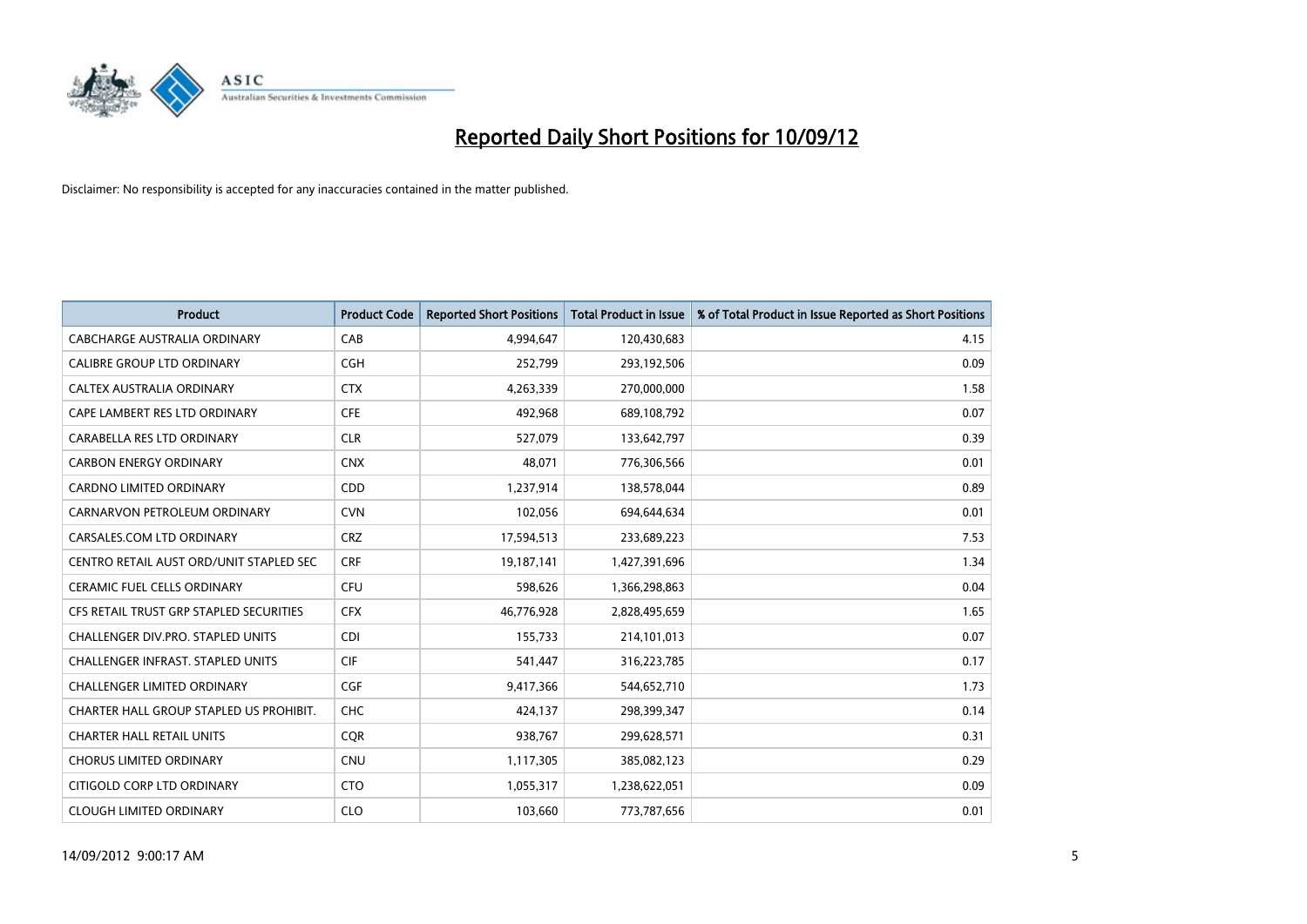

| <b>Product</b>                          | <b>Product Code</b> | <b>Reported Short Positions</b> | <b>Total Product in Issue</b> | % of Total Product in Issue Reported as Short Positions |
|-----------------------------------------|---------------------|---------------------------------|-------------------------------|---------------------------------------------------------|
| <b>CNPR GRP UNITS/ORD STAPLED</b>       | <b>CNP</b>          | 2,537                           | 972,414,514                   | 0.00                                                    |
| COAL OF AFRICA LTD ORDINARY             | <b>CZA</b>          | 210,854                         | 766,042,402                   | 0.03                                                    |
| <b>COALSPUR MINES LTD ORDINARY</b>      | <b>CPL</b>          | 13,555,884                      | 620,729,899                   | 2.18                                                    |
| COBAR CONSOLIDATED ORDINARY             | CCU                 | 31,068                          | 210,101,187                   | 0.01                                                    |
| COCA-COLA AMATIL ORDINARY               | <b>CCL</b>          | 3,281,130                       | 761,319,007                   | 0.43                                                    |
| <b>COCHLEAR LIMITED ORDINARY</b>        | <b>COH</b>          | 5,138,496                       | 56,972,605                    | 9.02                                                    |
| <b>COCKATOO COAL ORDINARY</b>           | <b>COK</b>          | 14,607,417                      | 1,016,746,908                 | 1.44                                                    |
| <b>COLLINS FOODS LTD ORDINARY</b>       | <b>CKF</b>          | 23,670                          | 93,000,003                    | 0.03                                                    |
| COMMONWEALTH BANK, ORDINARY             | <b>CBA</b>          | 21,932,820                      | 1,592,154,780                 | 1.38                                                    |
| <b>COMMONWEALTH PROP ORDINARY UNITS</b> | <b>CPA</b>          | 24,072,880                      | 2,347,003,413                 | 1.03                                                    |
| <b>COMPASS RESOURCES ORDINARY</b>       | <b>CMR</b>          | 7,472                           | 1,403,744,100                 | 0.00                                                    |
| <b>COMPUTERSHARE LTD ORDINARY</b>       | <b>CPU</b>          | 8,293,129                       | 555,664,059                   | 1.49                                                    |
| CONSOLIDATED MEDIA, ORDINARY            | <b>CMI</b>          | 966,454                         | 561,834,996                   | 0.17                                                    |
| CONTINENTAL COAL LTD ORDINARY           | CCC                 | 983                             | 445,894,046                   | 0.00                                                    |
| COOPER ENERGY LTD ORDINARY              | <b>COE</b>          | 51,242                          | 328,694,257                   | 0.02                                                    |
| <b>CREDIT CORP GROUP ORDINARY</b>       | <b>CCP</b>          | 46,235                          | 45,571,114                    | 0.10                                                    |
| <b>CROMWELL PROP STAPLED SECURITIES</b> | <b>CMW</b>          | 4,029                           | 1,172,569,708                 | 0.00                                                    |
| <b>CROWN LIMITED ORDINARY</b>           | <b>CWN</b>          | 4,903,007                       | 728,394,185                   | 0.67                                                    |
| <b>CSG LIMITED ORDINARY</b>             | CSV                 | 842,260                         | 282,567,499                   | 0.30                                                    |
| <b>CSL LIMITED ORDINARY</b>             | <b>CSL</b>          | 4,147,794                       | 505,573,127                   | 0.82                                                    |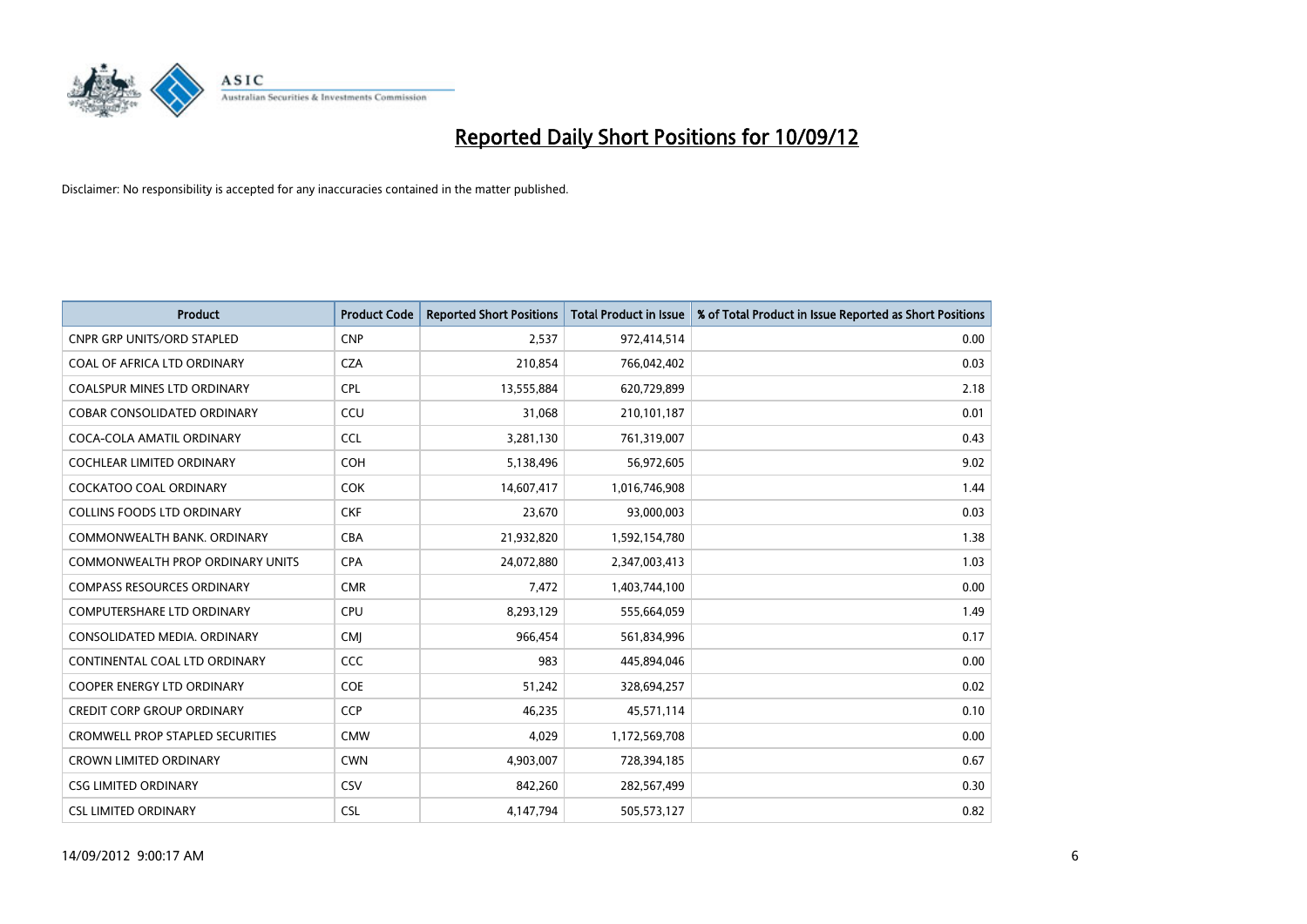

| <b>Product</b>                      | <b>Product Code</b> | <b>Reported Short Positions</b> | <b>Total Product in Issue</b> | % of Total Product in Issue Reported as Short Positions |
|-------------------------------------|---------------------|---------------------------------|-------------------------------|---------------------------------------------------------|
| <b>CSR LIMITED ORDINARY</b>         | <b>CSR</b>          | 44,196,221                      | 506,000,315                   | 8.73                                                    |
| <b>CUDECO LIMITED ORDINARY</b>      | CDU                 | 5,392,145                       | 188,043,961                   | 2.87                                                    |
| <b>CUE ENERGY RESOURCE ORDINARY</b> | <b>CUE</b>          | 24,777                          | 698,119,720                   | 0.00                                                    |
| DART ENERGY LTD ORDINARY            | <b>DTE</b>          | 16,500,785                      | 769,240,406                   | 2.15                                                    |
| DAVID JONES LIMITED ORDINARY        | <b>DIS</b>          | 50,344,880                      | 528,655,600                   | 9.52                                                    |
| DECMIL GROUP LIMITED ORDINARY       | <b>DCG</b>          | 1,157,228                       | 167,567,757                   | 0.69                                                    |
| DEEP YELLOW LIMITED ORDINARY        | <b>DYL</b>          | 2                               | 1,269,412,056                 | 0.00                                                    |
| DEXUS PROPERTY GROUP STAPLED UNITS  | <b>DXS</b>          | 12,924,036                      | 4,839,024,176                 | 0.27                                                    |
| DISCOVERY METALS LTD ORDINARY       | <b>DML</b>          | 11,765,398                      | 483,794,898                   | 2.43                                                    |
| DOMINO PIZZA ENTERPR ORDINARY       | <b>DMP</b>          | 289,969                         | 70,092,674                    | 0.41                                                    |
| DORAY MINERALS LTD ORDINARY         | <b>DRM</b>          | 189,464                         | 81,626,525                    | 0.23                                                    |
| DOWNER EDI LIMITED ORDINARY         | <b>DOW</b>          | 15,571,794                      | 429,100,296                   | 3.63                                                    |
| DRILLSEARCH ENERGY ORDINARY         | <b>DLS</b>          | 2,712,953                       | 386,468,803                   | 0.70                                                    |
| DUET GROUP STAPLED US PROHIBIT.     | <b>DUE</b>          | 7,565,816                       | 1,116,638,606                 | 0.68                                                    |
| DULUXGROUP LIMITED ORDINARY         | <b>DLX</b>          | 7,771,445                       | 368,984,902                   | 2.11                                                    |
| DWS LTD ORDINARY                    | <b>DWS</b>          | 4,228                           | 132,362,763                   | 0.00                                                    |
| ECHO ENTERTAINMENT ORDINARY         | <b>EGP</b>          | 14,648,467                      | 825,672,730                   | 1.77                                                    |
| ELDERS LIMITED ORDINARY             | <b>ELD</b>          | 18,177,352                      | 448,598,480                   | 4.05                                                    |
| ELEMENTAL MINERALS ORDINARY         | <b>ELM</b>          | 190,345                         | 243,614,280                   | 0.08                                                    |
| ELEMENTOS LIMITED ORDINARY          | <b>ELT</b>          | 16                              | 82,383,526                    | 0.00                                                    |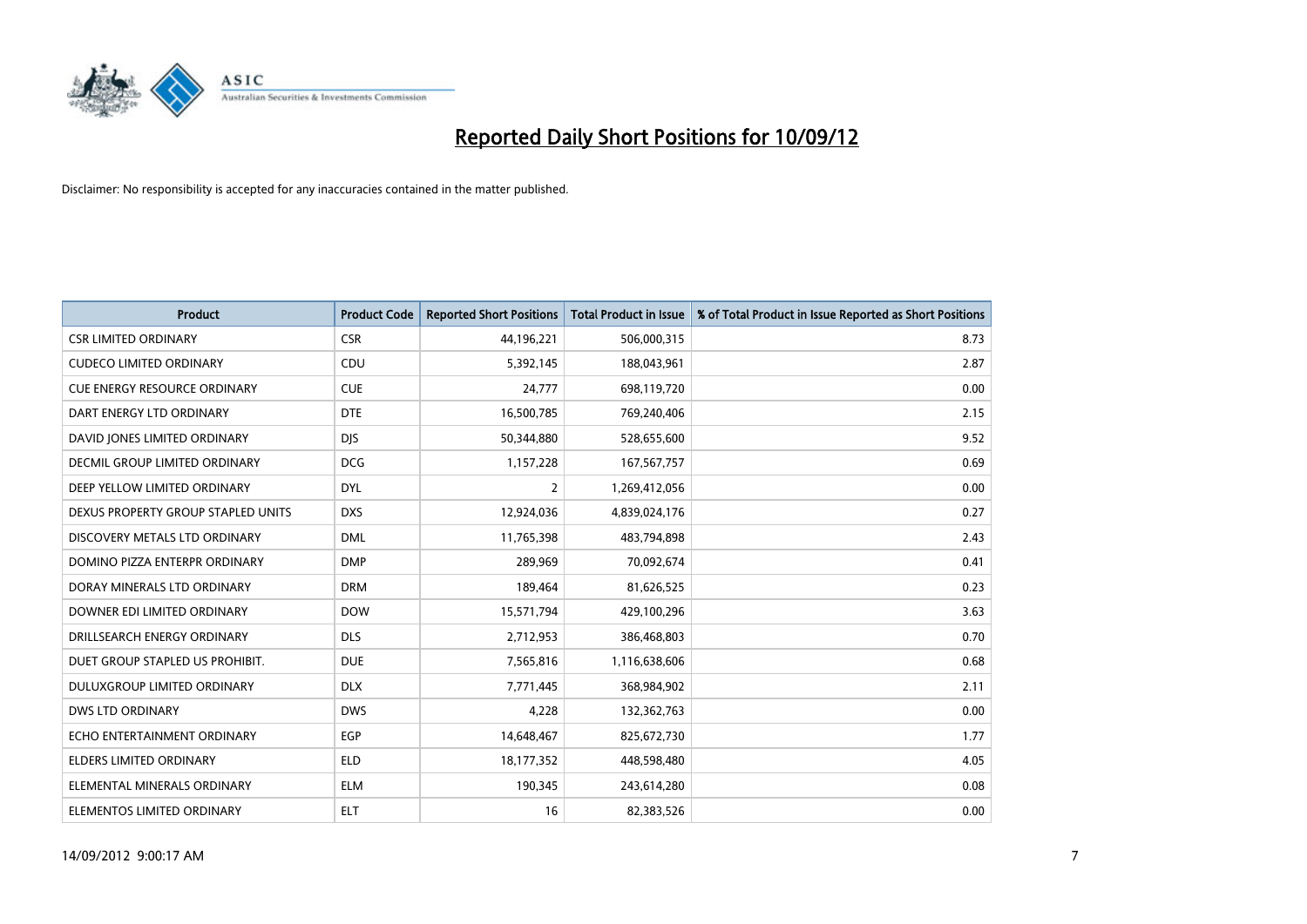

| <b>Product</b>                        | <b>Product Code</b> | <b>Reported Short Positions</b> | <b>Total Product in Issue</b> | % of Total Product in Issue Reported as Short Positions |
|---------------------------------------|---------------------|---------------------------------|-------------------------------|---------------------------------------------------------|
| <b>EMECO HOLDINGS ORDINARY</b>        | <b>EHL</b>          | 6,794,476                       | 631,237,586                   | 1.08                                                    |
| <b>ENDEAVOUR MIN CORP CDI 1:1</b>     | <b>EVR</b>          | 163,285                         | 119,771,509                   | 0.14                                                    |
| <b>ENERGY RESOURCES ORDINARY 'A'</b>  | <b>ERA</b>          | 7,255,010                       | 517,725,062                   | 1.40                                                    |
| <b>ENERGY WORLD CORPOR. ORDINARY</b>  | <b>EWC</b>          | 18,503,463                      | 1,734,166,672                 | 1.07                                                    |
| <b>ENVESTRA LIMITED ORDINARY</b>      | <b>ENV</b>          | 15,862,443                      | 1,572,392,111                 | 1.01                                                    |
| EQUATORIAL RES LTD ORDINARY           | <b>EQX</b>          | 66,775                          | 117,235,353                   | 0.06                                                    |
| EVOLUTION MINING LTD ORDINARY         | <b>EVN</b>          | 1,806,354                       | 707,605,713                   | 0.26                                                    |
| FAIRFAX MEDIA LTD ORDINARY            | <b>FXI</b>          | 268,224,101                     | 2,351,955,725                 | 11.40                                                   |
| <b>FAR LTD ORDINARY</b>               | <b>FAR</b>          | 21,000,000                      | 2,499,846,742                 | 0.84                                                    |
| FINBAR GROUP LIMITED ORDINARY         | <b>FRI</b>          | 6,795                           | 214,172,868                   | 0.00                                                    |
| FKP PROPERTY GROUP STAPLED SECURITIES | <b>FKP</b>          | 49,976,787                      | 1,212,083,417                 | 4.12                                                    |
| FLEETWOOD CORP ORDINARY               | <b>FWD</b>          | 1,017,326                       | 59,241,388                    | 1.72                                                    |
| FLETCHER BUILDING ORDINARY            | <b>FBU</b>          | 10,486,044                      | 682,866,936                   | 1.54                                                    |
| <b>FLEXIGROUP LIMITED ORDINARY</b>    | <b>FXL</b>          | 16,298                          | 284,486,499                   | 0.01                                                    |
| <b>FLIGHT CENTRE ORDINARY</b>         | <b>FLT</b>          | 13,152,316                      | 100,072,666                   | 13.14                                                   |
| FLINDERS MINES LTD ORDINARY           | <b>FMS</b>          | 991.977                         | 1,821,300,404                 | 0.05                                                    |
| <b>FOCUS MINERALS LTD ORDINARY</b>    | <b>FML</b>          | 497,461                         | 4,320,773,701                 | 0.01                                                    |
| FORGE GROUP LIMITED ORDINARY          | FGE                 | 557,098                         | 86,169,014                    | 0.65                                                    |
| FORTESCUE METALS GRP ORDINARY         | <b>FMG</b>          | 204,782,015                     | 3,113,798,659                 | 6.58                                                    |
| G.U.D. HOLDINGS ORDINARY              | GUD                 | 1,400,748                       | 71,341,319                    | 1.96                                                    |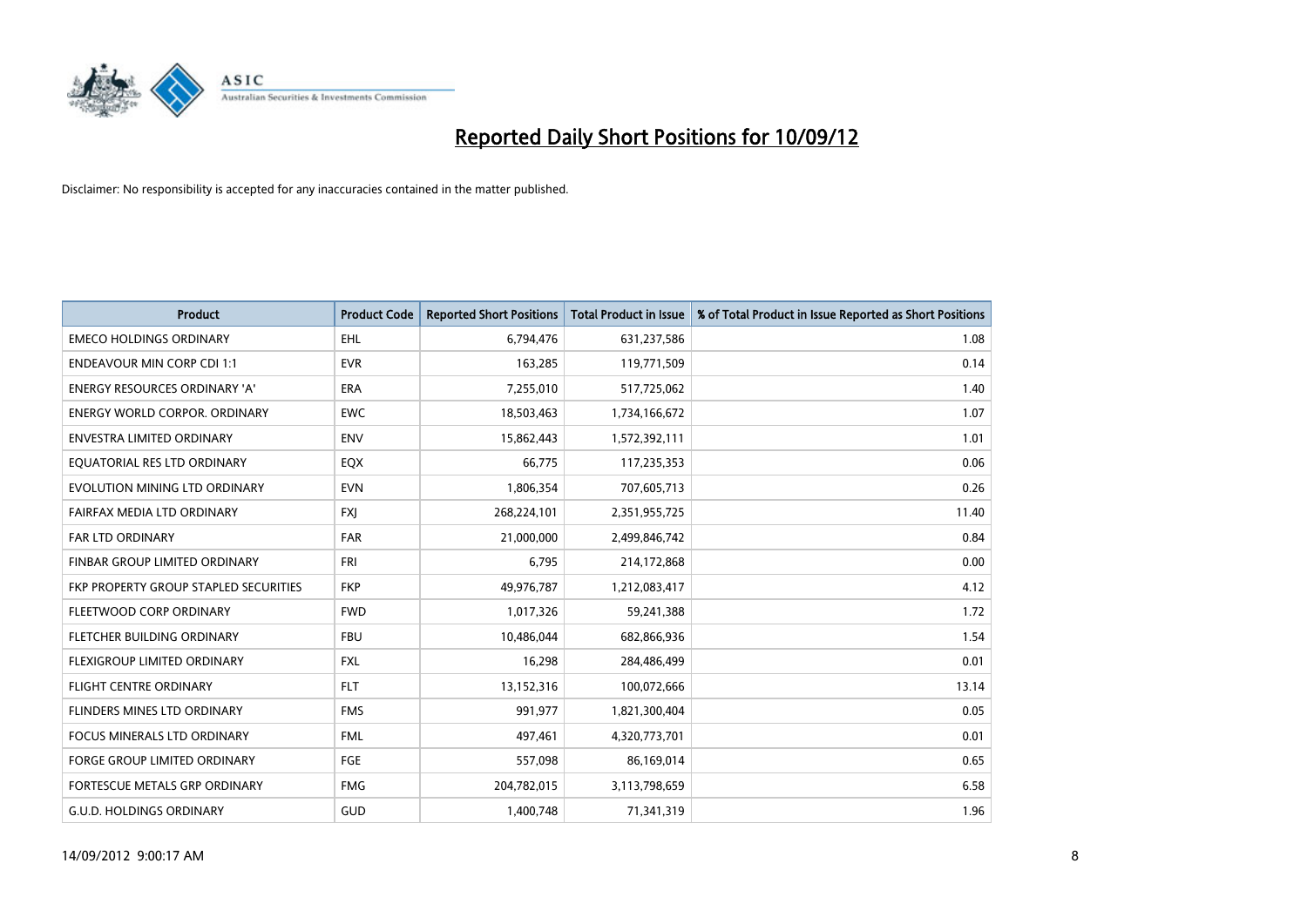

| <b>Product</b>                            | <b>Product Code</b> | <b>Reported Short Positions</b> | <b>Total Product in Issue</b> | % of Total Product in Issue Reported as Short Positions |
|-------------------------------------------|---------------------|---------------------------------|-------------------------------|---------------------------------------------------------|
| <b>GALAXY RESOURCES ORDINARY</b>          | GXY                 | 5,984,275                       | 506,359,341                   | 1.18                                                    |
| <b>GENETIC TECHNOLOGIES ORDINARY</b>      | GTG                 | 654,270                         | 464,771,819                   | 0.14                                                    |
| <b>GEODYNAMICS LIMITED ORDINARY</b>       | GDY                 | 852                             | 406,452,608                   | 0.00                                                    |
| <b>GINDALBIE METALS LTD ORDINARY</b>      | <b>GBG</b>          | 57,513,695                      | 1,247,487,454                 | 4.61                                                    |
| <b>GOLD ROAD RES LTD ORDINARY</b>         | GOR                 | 155,860                         | 390,015,665                   | 0.04                                                    |
| <b>GOODMAN FIELDER, ORDINARY</b>          | <b>GFF</b>          | 33,815,612                      | 1,955,559,207                 | 1.73                                                    |
| <b>GOODMAN GROUP STAPLED US PROHIBIT.</b> | <b>GMG</b>          | 13,642,720                      | 1,607,517,309                 | 0.85                                                    |
| <b>GPT GROUP STAPLED SEC.</b>             | GPT                 | 4,044,417                       | 1,766,785,075                 | 0.23                                                    |
| <b>GRAINCORP LIMITED A CLASS ORDINARY</b> | <b>GNC</b>          | 2,737,983                       | 198,318,900                   | 1.38                                                    |
| <b>GRANGE RESOURCES, ORDINARY</b>         | <b>GRR</b>          | 3,176,080                       | 1,155,487,102                 | 0.27                                                    |
| <b>GREENLAND MIN EN LTD ORDINARY</b>      | GGG                 | 3,631,399                       | 416,590,488                   | 0.87                                                    |
| <b>GRYPHON MINERALS LTD ORDINARY</b>      | GRY                 | 19,016,164                      | 348,264,983                   | 5.46                                                    |
| <b>GUILDFORD COAL LTD ORDINARY</b>        | <b>GUF</b>          | 2,041,438                       | 521,046,899                   | 0.39                                                    |
| <b>GUIARAT NRE COAL LTD ORDINARY</b>      | <b>GNM</b>          | 588,095                         | 1,123,137,858                 | 0.05                                                    |
| <b>GUNNS LIMITED ORDINARY</b>             | <b>GNS</b>          | 55,105,305                      | 848,401,559                   | 6.50                                                    |
| <b>GWA GROUP LTD ORDINARY</b>             | <b>GWA</b>          | 12,720,662                      | 302,005,514                   | 4.21                                                    |
| HARVEY NORMAN ORDINARY                    | <b>HVN</b>          | 95,373,760                      | 1,062,316,784                 | 8.98                                                    |
| <b>HASTIE GROUP LIMITED ORDINARY</b>      | <b>HST</b>          | 233,914                         | 137,353,504                   | 0.17                                                    |
| HASTINGS DIVERSIFIED STAPLED SECURITY     | <b>HDF</b>          | 555,937                         | 530,001,072                   | 0.10                                                    |
| <b>HENDERSON GROUP CDI 1:1</b>            | <b>HGG</b>          | 8,174,512                       | 703,767,300                   | 1.16                                                    |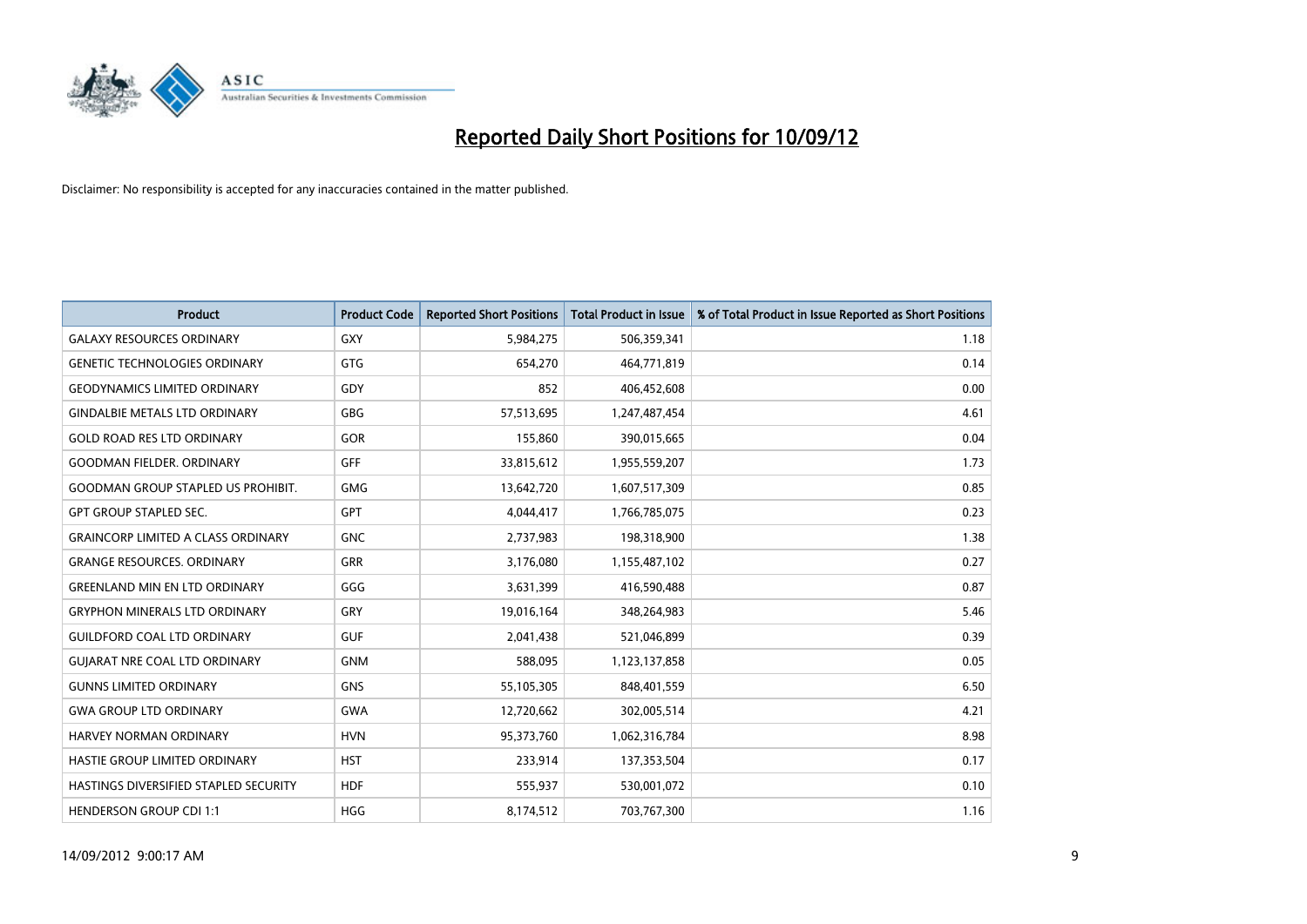

| <b>Product</b>                                | <b>Product Code</b> | <b>Reported Short Positions</b> | <b>Total Product in Issue</b> | % of Total Product in Issue Reported as Short Positions |
|-----------------------------------------------|---------------------|---------------------------------|-------------------------------|---------------------------------------------------------|
| HFA HOLDINGS LIMITED ORDINARY                 | <b>HFA</b>          | 3,809                           | 117,332,831                   | 0.00                                                    |
| HIGHLANDS PACIFIC ORDINARY                    | <b>HIG</b>          | 845,658                         | 789,132,854                   | 0.11                                                    |
| HILLGROVE RES LTD ORDINARY                    | <b>HGO</b>          | 9,247,897                       | 1,022,760,221                 | 0.90                                                    |
| HILLS HOLDINGS LTD ORDINARY                   | <b>HIL</b>          | 3,008,965                       | 246,500,444                   | 1.22                                                    |
| HORIZON OIL LIMITED ORDINARY                  | <b>HZN</b>          | 25,409,022                      | 1,130,811,515                 | 2.25                                                    |
| <b>ICON ENERGY LIMITED ORDINARY</b>           | <b>ICN</b>          | 72                              | 469,301,394                   | 0.00                                                    |
| <b>IINET LIMITED ORDINARY</b>                 | <b>IIN</b>          | 1,102                           | 161,038,847                   | 0.00                                                    |
| ILUKA RESOURCES ORDINARY                      | ILU                 | 41,983,345                      | 418,700,517                   | 10.03                                                   |
| <b>IMDEX LIMITED ORDINARY</b>                 | <b>IMD</b>          | 1,131,538                       | 208,235,426                   | 0.54                                                    |
| <b>INCITEC PIVOT ORDINARY</b>                 | <b>IPL</b>          | 1,155,058                       | 1,628,730,107                 | 0.07                                                    |
| INDEPENDENCE GROUP ORDINARY                   | <b>IGO</b>          | 11,379,411                      | 232,882,535                   | 4.89                                                    |
| <b>INDOPHIL RESOURCES ORDINARY</b>            | <b>IRN</b>          | 853,787                         | 1,203,146,194                 | 0.07                                                    |
| INDUSTREA LIMITED ORDINARY                    | IDL                 | 7,614,337                       | 370,268,218                   | 2.06                                                    |
| <b>INFIGEN ENERGY STAPLED SECURITIES</b>      | <b>IFN</b>          | 3,201,723                       | 762,265,972                   | 0.42                                                    |
| <b>INSURANCE AUSTRALIA ORDINARY</b>           | IAG                 | 5,289,719                       | 2,079,034,021                 | 0.25                                                    |
| INTEGRA MINING LTD. ORDINARY                  | <b>IGR</b>          | 4,247,958                       | 934,440,899                   | 0.45                                                    |
| <b>INTREPID MINES ORDINARY</b>                | <b>IAU</b>          | 7,068,459                       | 553,657,757                   | 1.28                                                    |
| <b>INVESTA OFFICE FUND STAPLED SECURITIES</b> | <b>IOF</b>          | 2,905,062                       | 614,047,458                   | 0.47                                                    |
| <b>INVOCARE LIMITED ORDINARY</b>              | IVC                 | 3,337,251                       | 110,030,298                   | 3.03                                                    |
| <b>ION LIMITED ORDINARY</b>                   | <b>ION</b>          | 164,453                         | 256,365,105                   | 0.06                                                    |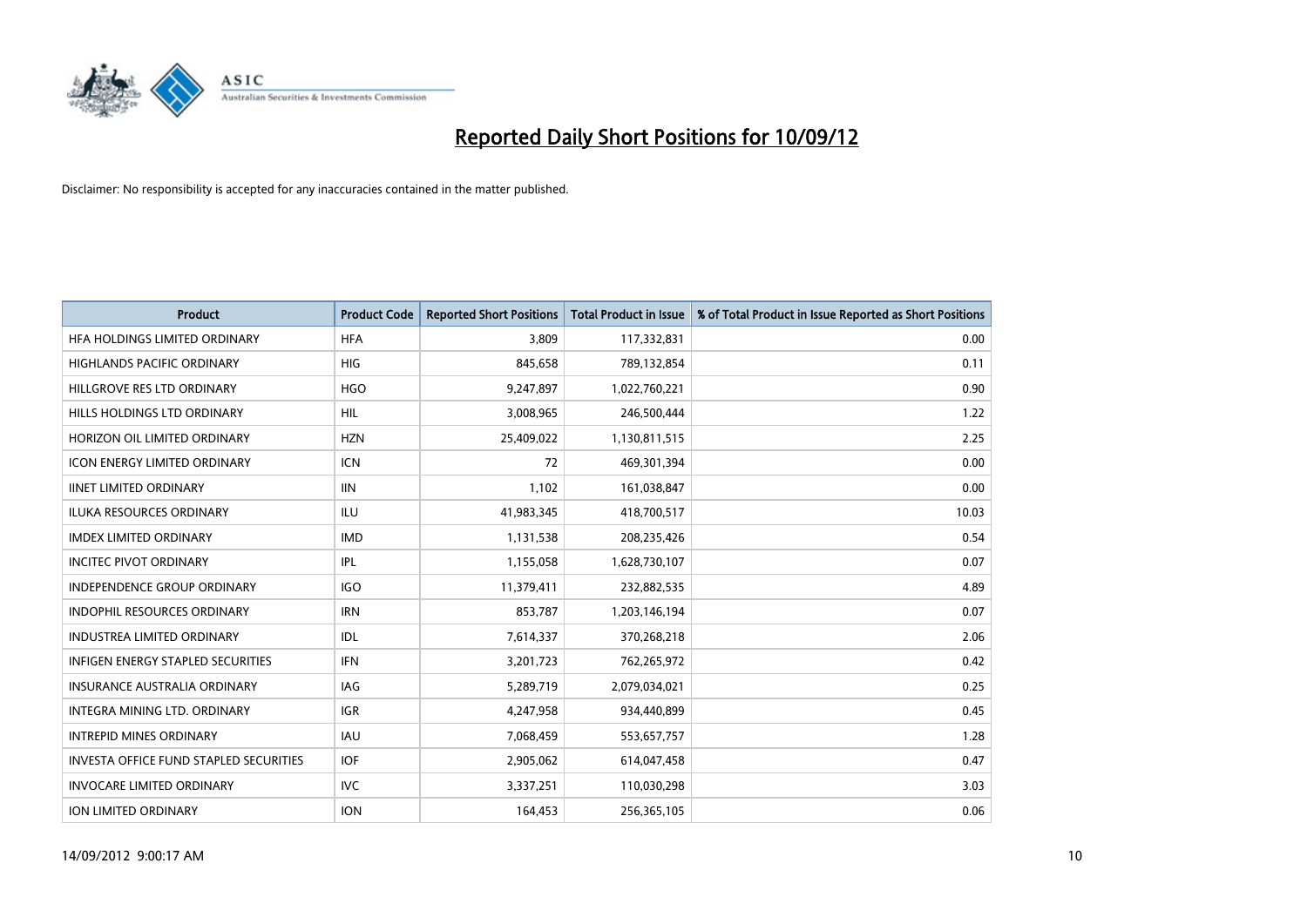

| <b>Product</b>                                  | <b>Product Code</b> | <b>Reported Short Positions</b> | <b>Total Product in Issue</b> | % of Total Product in Issue Reported as Short Positions |
|-------------------------------------------------|---------------------|---------------------------------|-------------------------------|---------------------------------------------------------|
| <b>IOOF HOLDINGS LTD ORDINARY</b>               | IFL                 | 2,442,540                       | 229,794,395                   | 1.06                                                    |
| <b>IRESS LIMITED ORDINARY</b>                   | <b>IRE</b>          | 3,144,355                       | 128,428,871                   | 2.45                                                    |
| <b>IRON ORE HOLDINGS ORDINARY</b>               | <b>IOH</b>          | 39,508                          | 161,174,005                   | 0.02                                                    |
| ISHARES MSCI AUS 200 ISHARES MSCI AUS 200       | <b>IOZ</b>          | 10,064                          | 5,705,098                     | 0.18                                                    |
| <b>ISHARES MSCI S KOREA CDI 1:1</b>             | <b>IKO</b>          | 1,615                           | 51,900,000                    | 0.00                                                    |
| <b>IVANHOE AUSTRALIA ORDINARY</b>               | <b>IVA</b>          | 3,131,463                       | 554,687,635                   | 0.56                                                    |
| <b>JAMES HARDIE INDUST CHESS DEPOSITARY INT</b> | <b>IHX</b>          | 8,973,899                       | 438,897,863                   | 2.04                                                    |
| <b>JB HI-FI LIMITED ORDINARY</b>                | <b>IBH</b>          | 20,199,814                      | 98,850,643                    | 20.43                                                   |
| <b>JUPITER MINES ORDINARY</b>                   | <b>IMS</b>          | 158                             | 2,281,835,383                 | 0.00                                                    |
| <b>KAGARA LTD ORDINARY</b>                      | <b>KZL</b>          | 3,000,879                       | 798,953,117                   | 0.38                                                    |
| KANGAROO RES LTD ORDINARY                       | <b>KRL</b>          | 2,229,301                       | 3,434,430,012                 | 0.06                                                    |
| KAROON GAS AUSTRALIA ORDINARY                   | <b>KAR</b>          | 1,251,426                       | 221,420,769                   | 0.57                                                    |
| KATHMANDU HOLD LTD ORDINARY                     | <b>KMD</b>          | 1,282,564                       | 200,165,940                   | 0.64                                                    |
| <b>KBL MINING LIMITED ORDINARY</b>              | <b>KBL</b>          | 1,820                           | 285,421,456                   | 0.00                                                    |
| <b>KENTOR GOLD LIMITED ORDINARY</b>             | KGL                 | 275                             | 140,040,563                   | 0.00                                                    |
| KINGSGATE CONSOLID. ORDINARY                    | <b>KCN</b>          | 7,491,087                       | 151,347,122                   | 4.95                                                    |
| KINGSROSE MINING LTD ORDINARY                   | <b>KRM</b>          | 58,949                          | 289,318,617                   | 0.02                                                    |
| LEIGHTON HOLDINGS ORDINARY                      | LEI                 | 13,690,735                      | 337,087,596                   | 4.06                                                    |
| LEND LEASE GROUP UNIT/ORD STAPLED               | LLC                 | 4,569,456                       | 572,789,827                   | 0.80                                                    |
| LINC ENERGY LTD ORDINARY                        | <b>LNC</b>          | 43,479,199                      | 504.487.631                   | 8.62                                                    |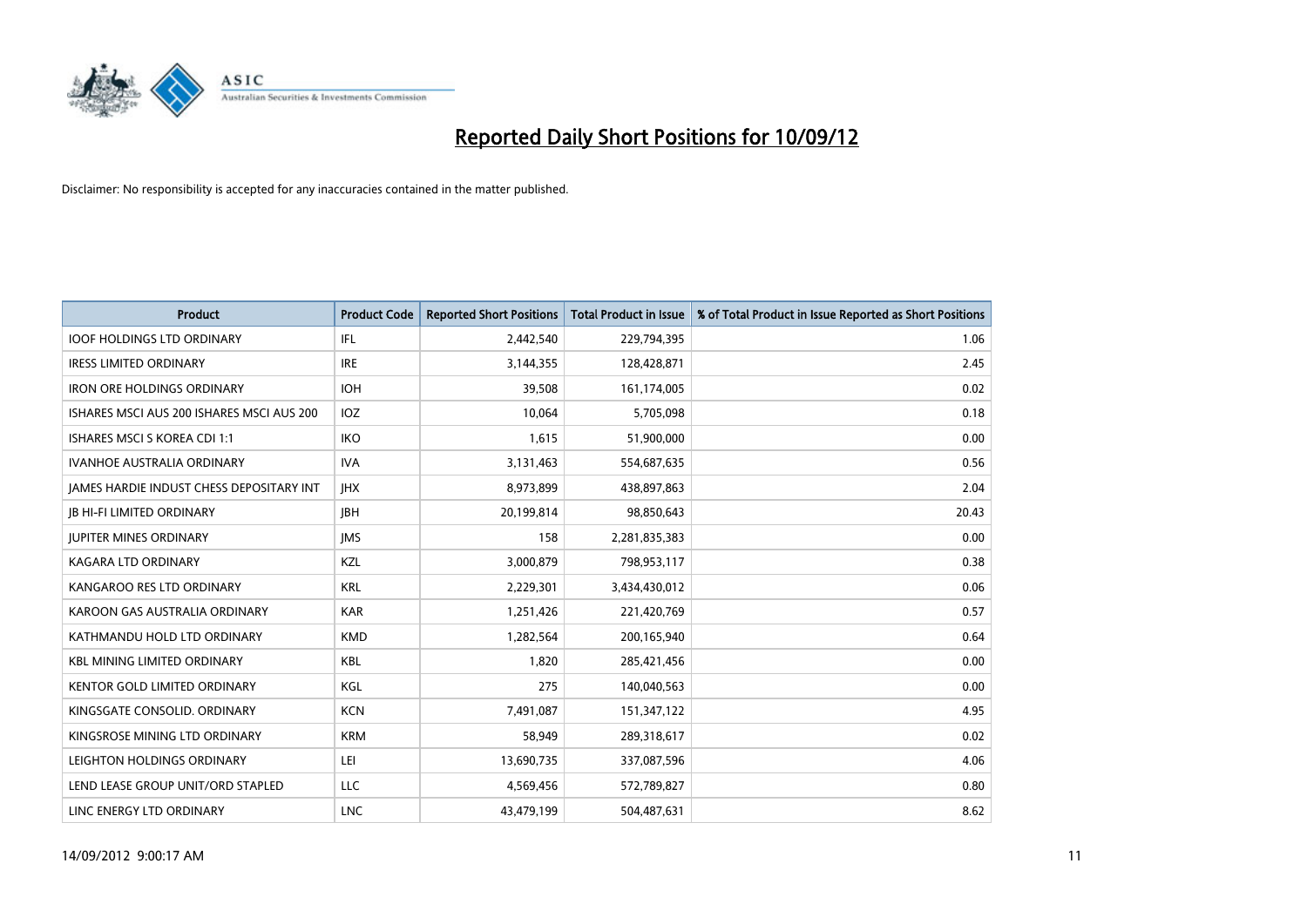

| <b>Product</b>                        | <b>Product Code</b> | <b>Reported Short Positions</b> | <b>Total Product in Issue</b> | % of Total Product in Issue Reported as Short Positions |
|---------------------------------------|---------------------|---------------------------------|-------------------------------|---------------------------------------------------------|
| LIQUEFIED NATURAL ORDINARY            | <b>LNG</b>          | 272,800                         | 267,699,015                   | 0.10                                                    |
| LYNAS CORPORATION ORDINARY            | <b>LYC</b>          | 232,446,240                     | 1,716,029,131                 | 13.55                                                   |
| M2 TELECOMMUNICATION ORDINARY         | <b>MTU</b>          | 2,662,585                       | 156,581,954                   | 1.70                                                    |
| MACA LIMITED ORDINARY                 | <b>MLD</b>          | 9,808                           | 150,000,000                   | 0.01                                                    |
| <b>MACMAHON HOLDINGS ORDINARY</b>     | <b>MAH</b>          | 5,198,696                       | 741,316,038                   | 0.70                                                    |
| MACQ ATLAS ROADS GRP ORDINARY STAPLED | <b>MOA</b>          | 5,093,554                       | 478,531,436                   | 1.06                                                    |
| MACQUARIE GROUP LTD ORDINARY          | <b>MOG</b>          | 7,347,836                       | 340,046,521                   | 2.16                                                    |
| MAGELLAN FLAGSHIP ORDINARY            | <b>MFF</b>          | 490                             | 344,844,354                   | 0.00                                                    |
| <b>MARENGO MINING ORDINARY</b>        | <b>MGO</b>          | 39,850                          | 1,137,720,551                 | 0.00                                                    |
| <b>MATRIX C &amp; E LTD ORDINARY</b>  | <b>MCE</b>          | 1,062,997                       | 94,555,428                    | 1.12                                                    |
| MAVERICK DRILLING ORDINARY            | <b>MAD</b>          | 3,144,902                       | 316,613,894                   | 0.99                                                    |
| MCMILLAN SHAKESPEARE ORDINARY         | <b>MMS</b>          | 207                             | 74,523,965                    | 0.00                                                    |
| MEDUSA MINING LTD ORDINARY            | <b>MML</b>          | 1,702,359                       | 188,903,911                   | 0.90                                                    |
| MELBOURNE IT LIMITED ORDINARY         | <b>MLB</b>          | 20,002                          | 81,965,992                    | 0.02                                                    |
| MEO AUSTRALIA LTD ORDINARY            | <b>MEO</b>          | 4,614,423                       | 539,913,260                   | 0.85                                                    |
| <b>MERMAID MARINE ORDINARY</b>        | <b>MRM</b>          | 1,558,418                       | 221,618,033                   | 0.70                                                    |
| MESOBLAST LIMITED ORDINARY            | <b>MSB</b>          | 18,460,609                      | 284,478,361                   | 6.49                                                    |
| METALS X LIMITED ORDINARY             | <b>MLX</b>          | 1,830,951                       | 1,316,663,257                 | 0.14                                                    |
| METCASH LIMITED ORDINARY              | <b>MTS</b>          | 49,508,854                      | 880,704,786                   | 5.62                                                    |
| METMINCO LIMITED ORDINARY             | <b>MNC</b>          | 13,542                          | 1,749,541,573                 | 0.00                                                    |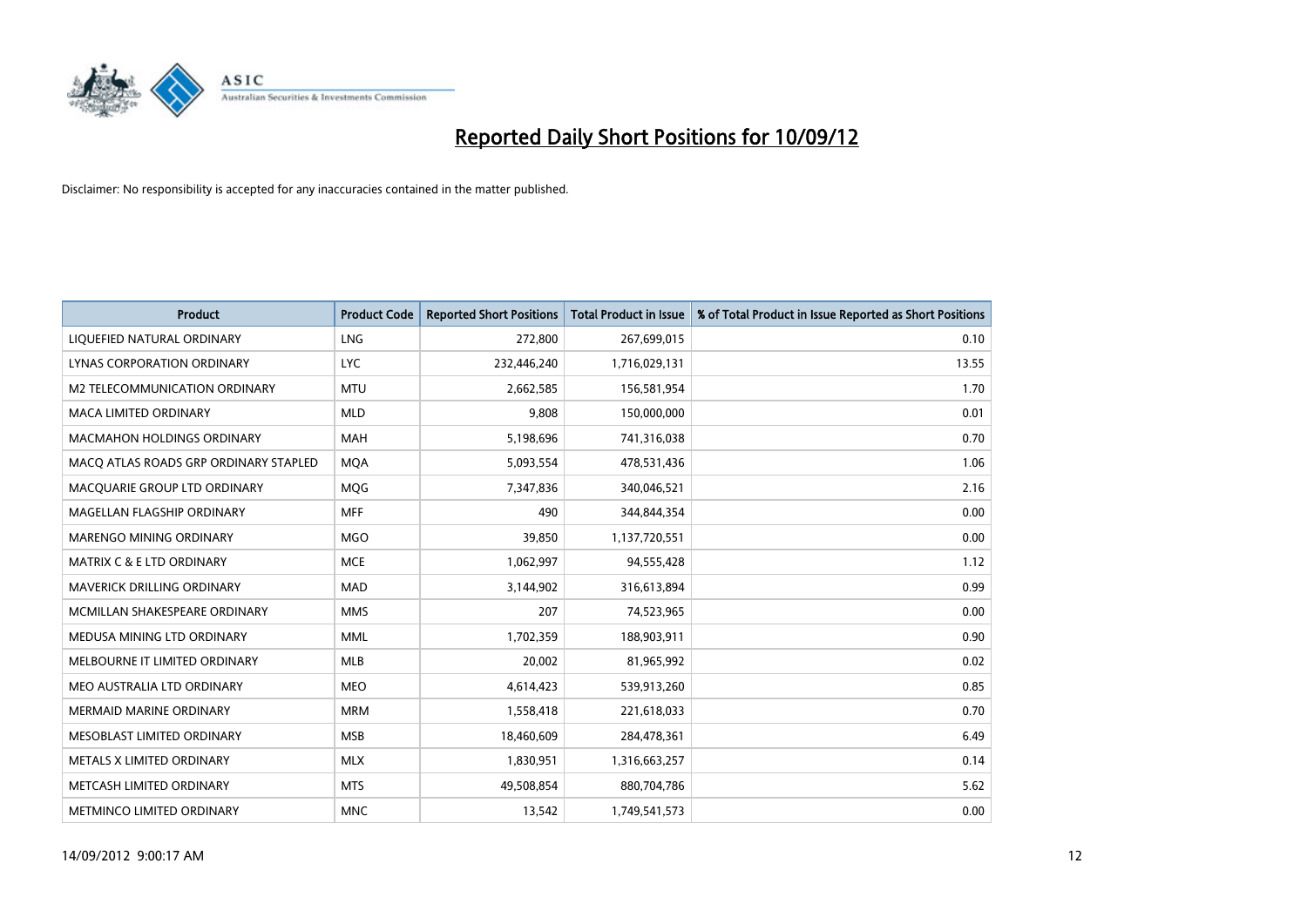

| <b>Product</b>                     | <b>Product Code</b> | <b>Reported Short Positions</b> | <b>Total Product in Issue</b> | % of Total Product in Issue Reported as Short Positions |
|------------------------------------|---------------------|---------------------------------|-------------------------------|---------------------------------------------------------|
| MICLYN EXP OFFSHR ORDINARY         | <b>MIO</b>          | 89,451                          | 278,515,705                   | 0.03                                                    |
| MILTON CORPORATION ORDINARY        | <b>MLT</b>          | 12,800                          | 121,625,655                   | 0.01                                                    |
| MINCOR RESOURCES NL ORDINARY       | <b>MCR</b>          | 1,088,981                       | 188,208,274                   | 0.58                                                    |
| MINERAL DEPOSITS ORDINARY          | <b>MDL</b>          | 485,327                         | 83,538,786                    | 0.58                                                    |
| MINERAL RESOURCES, ORDINARY        | <b>MIN</b>          | 6,402,533                       | 184,956,018                   | 3.46                                                    |
| MIRABELA NICKEL LTD ORDINARY       | <b>MBN</b>          | 11,638,938                      | 876,571,645                   | 1.33                                                    |
| MIRVAC GROUP STAPLED SECURITIES    | <b>MGR</b>          | 17,155,096                      | 3,425,587,451                 | 0.50                                                    |
| MOLOPO ENERGY LTD ORDINARY         | <b>MPO</b>          | 1,002,619                       | 245,849,711                   | 0.41                                                    |
| MOLY MINES LIMITED ORDINARY        | <b>MOL</b>          | 101                             | 384,893,989                   | 0.00                                                    |
| <b>MONADELPHOUS GROUP ORDINARY</b> | <b>MND</b>          | 5,395,614                       | 88,674,327                    | 6.08                                                    |
| MORTGAGE CHOICE LTD ORDINARY       | <b>MOC</b>          | 2,270,632                       | 120,969,572                   | 1.88                                                    |
| <b>MOUNT GIBSON IRON ORDINARY</b>  | <b>MGX</b>          | 5,440,687                       | 1,085,728,430                 | 0.50                                                    |
| MURCHISON METALS LTD ORDINARY      | <b>MMX</b>          | 1,499,893                       | 450,427,346                   | 0.33                                                    |
| <b>MYER HOLDINGS LTD ORDINARY</b>  | <b>MYR</b>          | 58,595,202                      | 583,384,551                   | 10.04                                                   |
| <b>MYSTATE LIMITED ORDINARY</b>    | <b>MYS</b>          | 20,991                          | 87,012,663                    | 0.02                                                    |
| NATIONAL AUST. BANK ORDINARY       | <b>NAB</b>          | 29,075,757                      | 2,273,158,183                 | 1.28                                                    |
| NAVITAS LIMITED ORDINARY           | <b>NVT</b>          | 11,997,009                      | 375,318,628                   | 3.20                                                    |
| NEON ENERGY LIMITED ORDINARY       | <b>NEN</b>          | 3,569,108                       | 443,039,518                   | 0.81                                                    |
| NEW HOPE CORPORATION ORDINARY      | <b>NHC</b>          | 3,197,379                       | 830,411,534                   | 0.39                                                    |
| NEWCREST MINING ORDINARY           | <b>NCM</b>          | 1,600,802                       | 765,000,000                   | 0.21                                                    |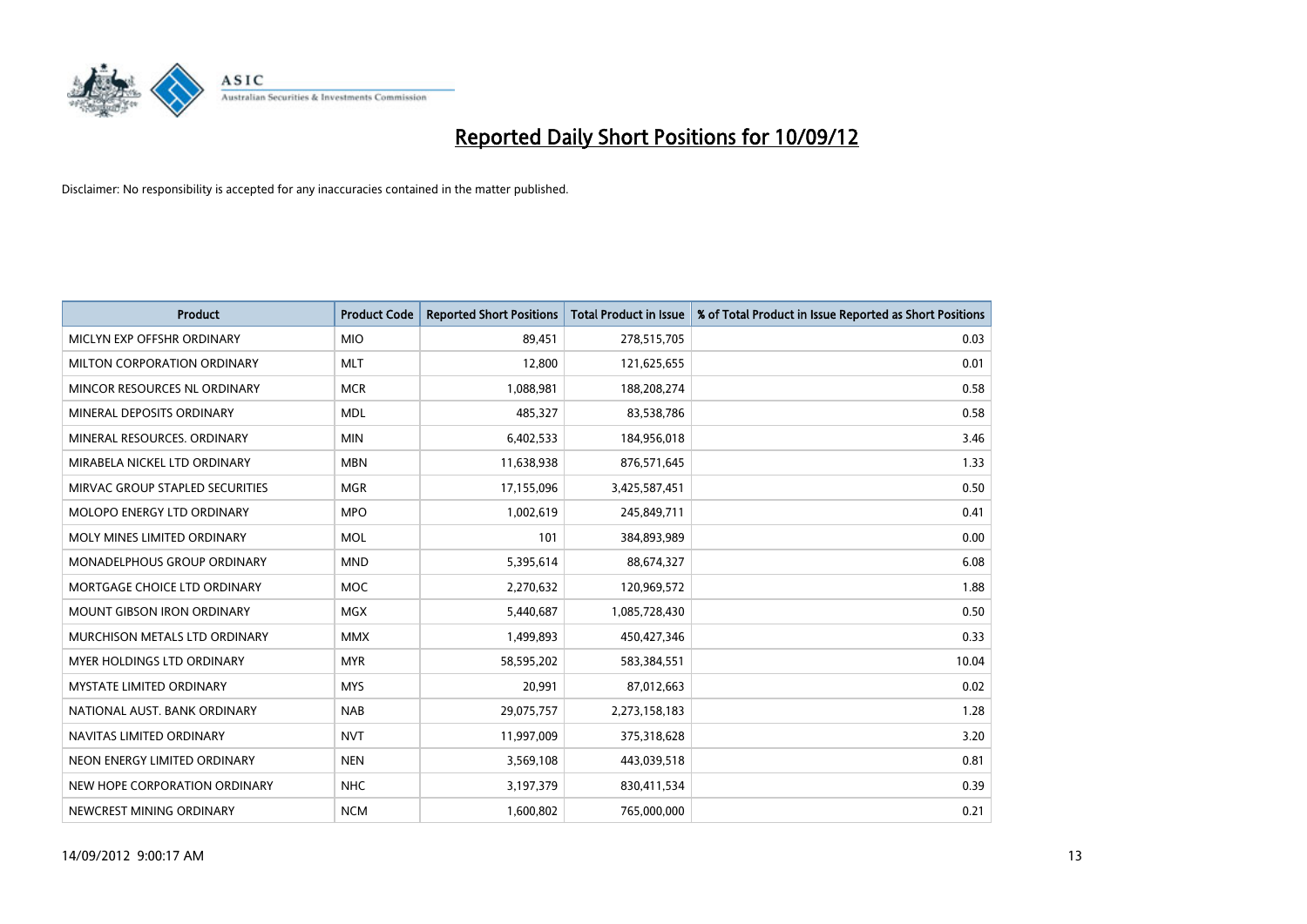

| <b>Product</b>                        | <b>Product Code</b> | <b>Reported Short Positions</b> | <b>Total Product in Issue</b> | % of Total Product in Issue Reported as Short Positions |
|---------------------------------------|---------------------|---------------------------------|-------------------------------|---------------------------------------------------------|
| NEWS CORP A NON-VOTING CDI            | <b>NWSLV</b>        | 3,369,424                       | 1,562,506,568                 | 0.22                                                    |
| NEWS CORP B VOTING CDI                | <b>NWS</b>          | 1,155,150                       | 798,520,953                   | 0.14                                                    |
| NEWSAT LIMITED ORDINARY               | <b>NWT</b>          | 70,000                          | 233,052,157                   | 0.03                                                    |
| NEXTDC LIMITED ORDINARY               | <b>NXT</b>          | 2,434,915                       | 150,602,388                   | 1.62                                                    |
| NEXUS ENERGY LIMITED ORDINARY         | <b>NXS</b>          | 3,162,717                       | 1,329,821,159                 | 0.24                                                    |
| NIB HOLDINGS LIMITED ORDINARY         | <b>NHF</b>          | 11,755                          | 439,004,182                   | 0.00                                                    |
| NIDO PETROLEUM ORDINARY               | <b>NDO</b>          | 105,313                         | 1,390,829,818                 | 0.01                                                    |
| NOBLE MINERAL RES ORDINARY            | <b>NMG</b>          | 4,536,497                       | 610,147,952                   | 0.74                                                    |
| NORFOLK GROUP ORDINARY                | <b>NFK</b>          | 350                             | 158,890,730                   | 0.00                                                    |
| NORTHERN IRON LTD ORDINARY            | <b>NFE</b>          | 165,022                         | 369,980,113                   | 0.04                                                    |
| NORTHERN STAR ORDINARY                | <b>NST</b>          | 1,249,550                       | 423,968,168                   | 0.29                                                    |
| NRW HOLDINGS LIMITED ORDINARY         | <b>NWH</b>          | 3,224,014                       | 278,888,011                   | 1.16                                                    |
| NUCOAL RESOURCES LTD ORDINARY         | <b>NCR</b>          | 100,000                         | 768,612,354                   | 0.01                                                    |
| NUFARM LIMITED ORDINARY               | <b>NUF</b>          | 5,287,102                       | 262,142,247                   | 2.02                                                    |
| <b>OAKTON LIMITED ORDINARY</b>        | <b>OKN</b>          | 145,823                         | 91,721,874                    | 0.16                                                    |
| OCEANAGOLD CORP. CHESS DEPOSITARY INT | OGC                 | 950,351                         | 262,982,710                   | 0.36                                                    |
| OIL SEARCH LTD ORDINARY               | <b>OSH</b>          | 3,582,360                       | 1,331,356,047                 | 0.27                                                    |
| OM HOLDINGS LIMITED ORDINARY          | OMH                 | 4,352,682                       | 604,105,150                   | 0.72                                                    |
| ORICA LIMITED ORDINARY                | ORI                 | 1,572,312                       | 365,642,802                   | 0.43                                                    |
| ORIGIN ENERGY ORDINARY                | <b>ORG</b>          | 7,139,829                       | 1.090.096.548                 | 0.65                                                    |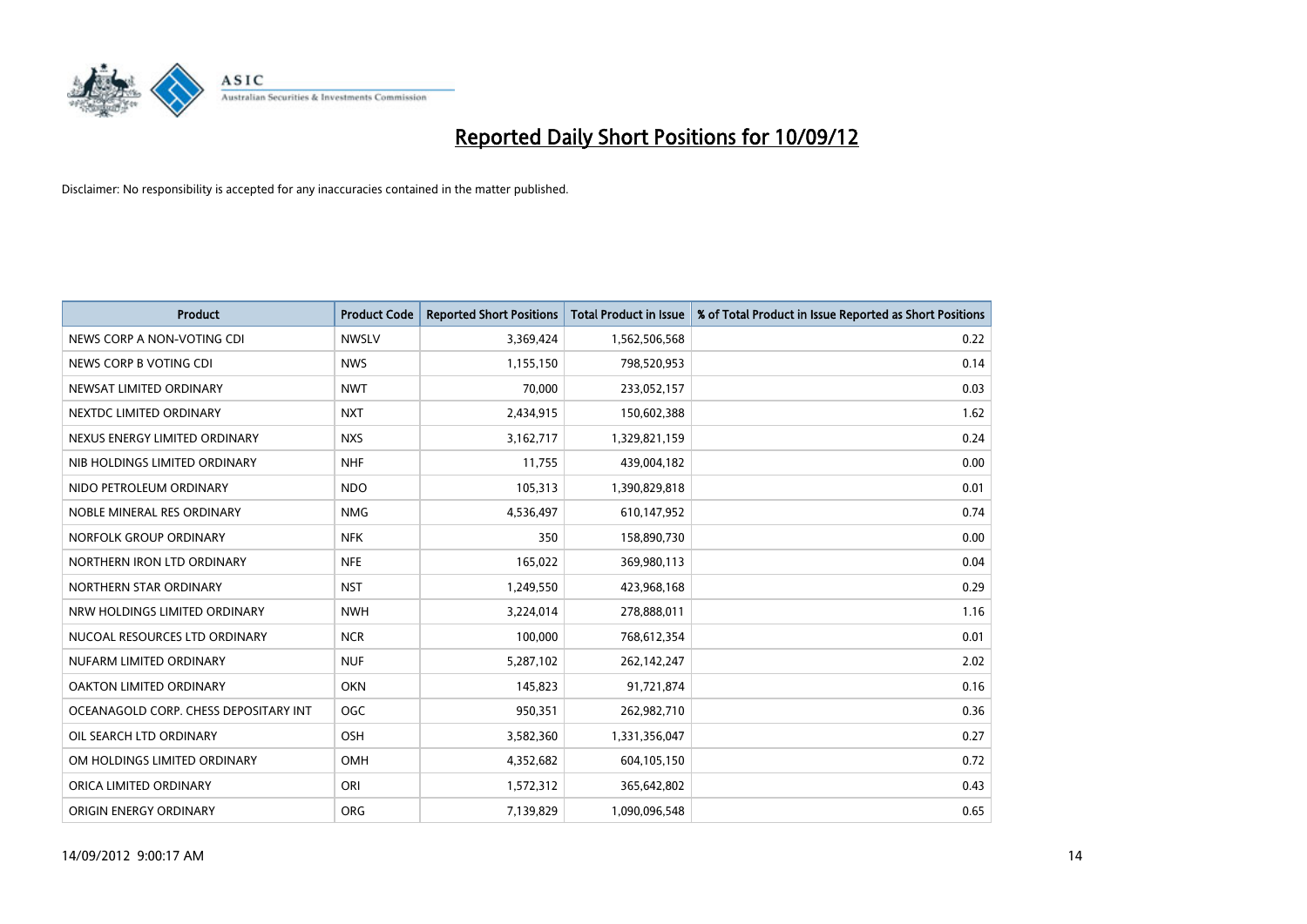

| <b>Product</b>               | <b>Product Code</b> | <b>Reported Short Positions</b> | <b>Total Product in Issue</b> | % of Total Product in Issue Reported as Short Positions |
|------------------------------|---------------------|---------------------------------|-------------------------------|---------------------------------------------------------|
| OROCOBRE LIMITED ORDINARY    | <b>ORE</b>          | 37,063                          | 103,195,029                   | 0.04                                                    |
| OROTONGROUP LIMITED ORDINARY | ORL                 | 90,561                          | 40,880,902                    | 0.22                                                    |
| OZ MINERALS ORDINARY         | OZL                 | 5,999,127                       | 303,470,022                   | 1.98                                                    |
| PACIFIC BRANDS ORDINARY      | <b>PBG</b>          | 6,504,306                       | 912,915,695                   | 0.71                                                    |
| PALADIN ENERGY LTD ORDINARY  | <b>PDN</b>          | 70,621,256                      | 836,825,651                   | 8.44                                                    |
| PANAUST LIMITED ORDINARY     | <b>PNA</b>          | 4,142,846                       | 604,599,995                   | 0.69                                                    |
| PANORAMIC RESOURCES ORDINARY | PAN                 | 6,660,683                       | 255,681,195                   | 2.61                                                    |
| PAPERLINX LIMITED ORDINARY   | <b>PPX</b>          | 1,326,443                       | 609,280,761                   | 0.22                                                    |
| PAPILLON RES LTD ORDINARY    | <b>PIR</b>          | 719,297                         | 246,366,045                   | 0.29                                                    |
| PEET LIMITED ORDINARY        | <b>PPC</b>          | 1,581,821                       | 321,010,215                   | 0.49                                                    |
| PERILYA LIMITED ORDINARY     | PEM                 | 458,729                         | 769,316,426                   | 0.06                                                    |
| PERPETUAL LIMITED ORDINARY   | PPT                 | 2,203,249                       | 41,980,678                    | 5.25                                                    |
| PERSEUS MINING LTD ORDINARY  | PRU                 | 10,723,979                      | 457,962,088                   | 2.34                                                    |
| PHARMAXIS LTD ORDINARY       | <b>PXS</b>          | 5,354,522                       | 307,888,389                   | 1.74                                                    |
| PLATINUM ASSET ORDINARY      | <b>PTM</b>          | 10,482,036                      | 561,347,878                   | 1.87                                                    |
| PLATINUM AUSTRALIA ORDINARY  | <b>PLA</b>          | 836,127                         | 504,968,043                   | 0.17                                                    |
| PMI GOLD CORP CDI 1:1        | <b>PVM</b>          | 15,837                          | 71,705,667                    | 0.02                                                    |
| PMP LIMITED ORDINARY         | <b>PMP</b>          | 146,219                         | 323,781,124                   | 0.05                                                    |
| PREMIER INVESTMENTS ORDINARY | <b>PMV</b>          | 724,618                         | 155,260,478                   | 0.47                                                    |
| PRIMA BIOMED LTD ORDINARY    | <b>PRR</b>          | 4,946,600                       | 1,066,063,388                 | 0.46                                                    |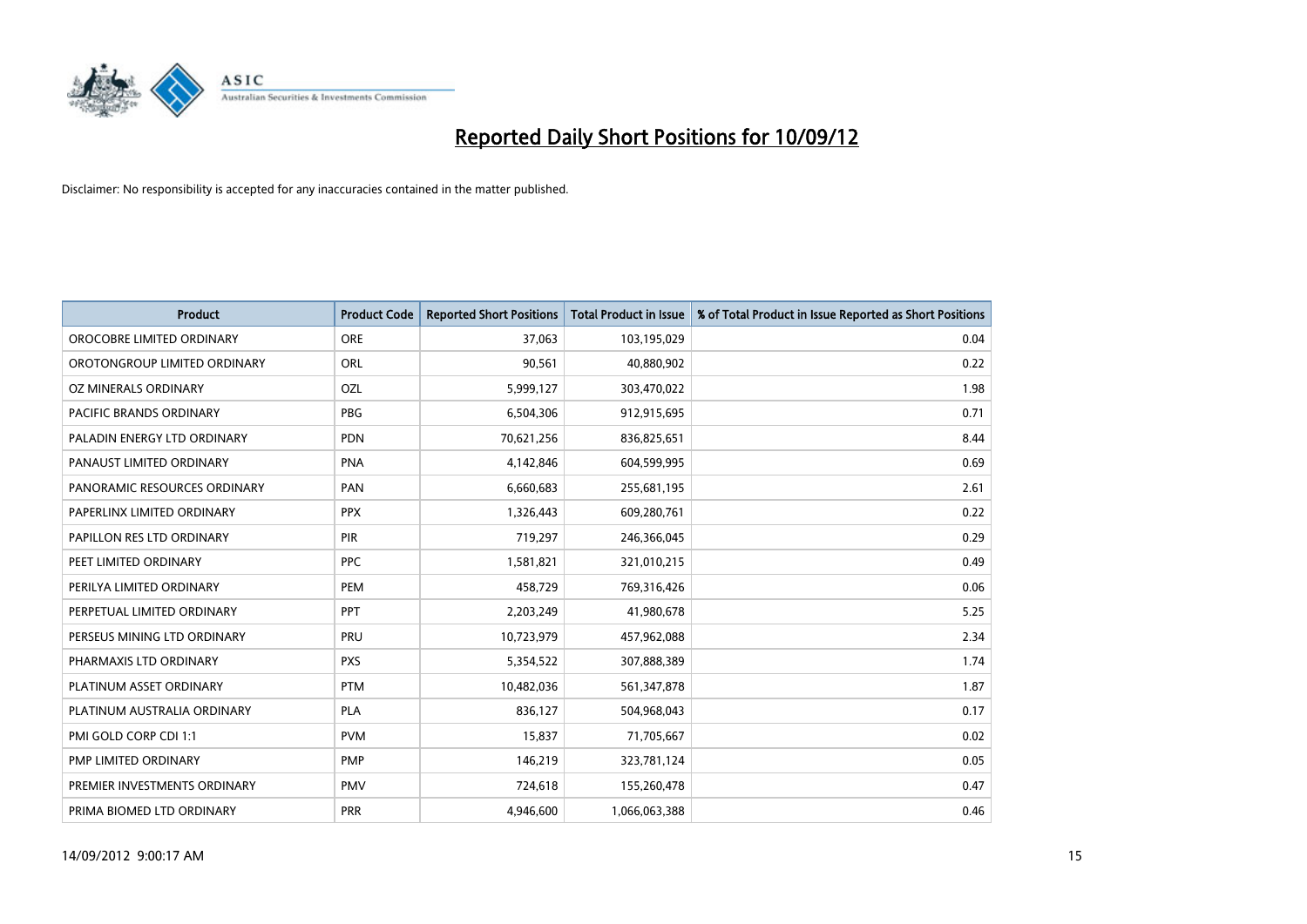

| <b>Product</b>                      | <b>Product Code</b> | <b>Reported Short Positions</b> | <b>Total Product in Issue</b> | % of Total Product in Issue Reported as Short Positions |
|-------------------------------------|---------------------|---------------------------------|-------------------------------|---------------------------------------------------------|
| PRIMARY HEALTH CARE ORDINARY        | <b>PRY</b>          | 21,520,907                      | 501,717,314                   | 4.29                                                    |
| PRIMEAG AUSTRALIA ORDINARY          | PAG                 | 74,189                          | 266,394,444                   | 0.03                                                    |
| PROGRAMMED ORDINARY                 | <b>PRG</b>          | 493,171                         | 118,175,280                   | 0.42                                                    |
| <b>QANTAS AIRWAYS ORDINARY</b>      | QAN                 | 29,870,279                      | 2,265,123,620                 | 1.32                                                    |
| <b>OBE INSURANCE GROUP ORDINARY</b> | <b>OBE</b>          | 56,631,195                      | 1,181,684,901                 | 4.79                                                    |
| OR NATIONAL LIMITED ORDINARY        | <b>ORN</b>          | 19,484,276                      | 2,440,000,000                 | 0.80                                                    |
| ORXPHARMA LTD ORDINARY              | <b>QRX</b>          | 186,240                         | 144,577,206                   | 0.13                                                    |
| <b>QUBE LOGISTICS HLDG ORDINARY</b> | <b>QUB</b>          | 6,356,490                       | 921,407,185                   | 0.69                                                    |
| RAMELIUS RESOURCES ORDINARY         | <b>RMS</b>          | 4,377,276                       | 336,256,949                   | 1.30                                                    |
| RAMSAY HEALTH CARE ORDINARY         | <b>RHC</b>          | 2,821,224                       | 202,081,252                   | 1.40                                                    |
| RANGE RESOURCES LTD ORDINARY        | <b>RRS</b>          | 351,831                         | 2,118,880,660                 | 0.02                                                    |
| <b>RCR TOMLINSON ORDINARY</b>       | <b>RCR</b>          | 136,460                         | 133,476,265                   | 0.10                                                    |
| <b>REA GROUP ORDINARY</b>           | <b>REA</b>          | 290,282                         | 131,714,699                   | 0.22                                                    |
| <b>RECKON LIMITED ORDINARY</b>      | <b>RKN</b>          | 570,058                         | 129,488,015                   | 0.44                                                    |
| <b>RED 5 LIMITED ORDINARY</b>       | <b>RED</b>          | 59,018                          | 135,488,008                   | 0.04                                                    |
| RED EMPEROR RESOURCE ORDINARY       | <b>RMP</b>          | 4,500                           | 266,234,221                   | 0.00                                                    |
| RED FORK ENERGY ORDINARY            | <b>RFE</b>          | 1,845,578                       | 310,324,853                   | 0.59                                                    |
| REDBANK ENERGY LTD ORDINARY         | AEJ                 | 13                              | 786,287                       | 0.00                                                    |
| <b>REGIS RESOURCES ORDINARY</b>     | <b>RRL</b>          | 511,928                         | 453,865,720                   | 0.11                                                    |
| RESMED INC CDI 10:1                 | <b>RMD</b>          | 1,601,681                       | 1,556,242,300                 | 0.10                                                    |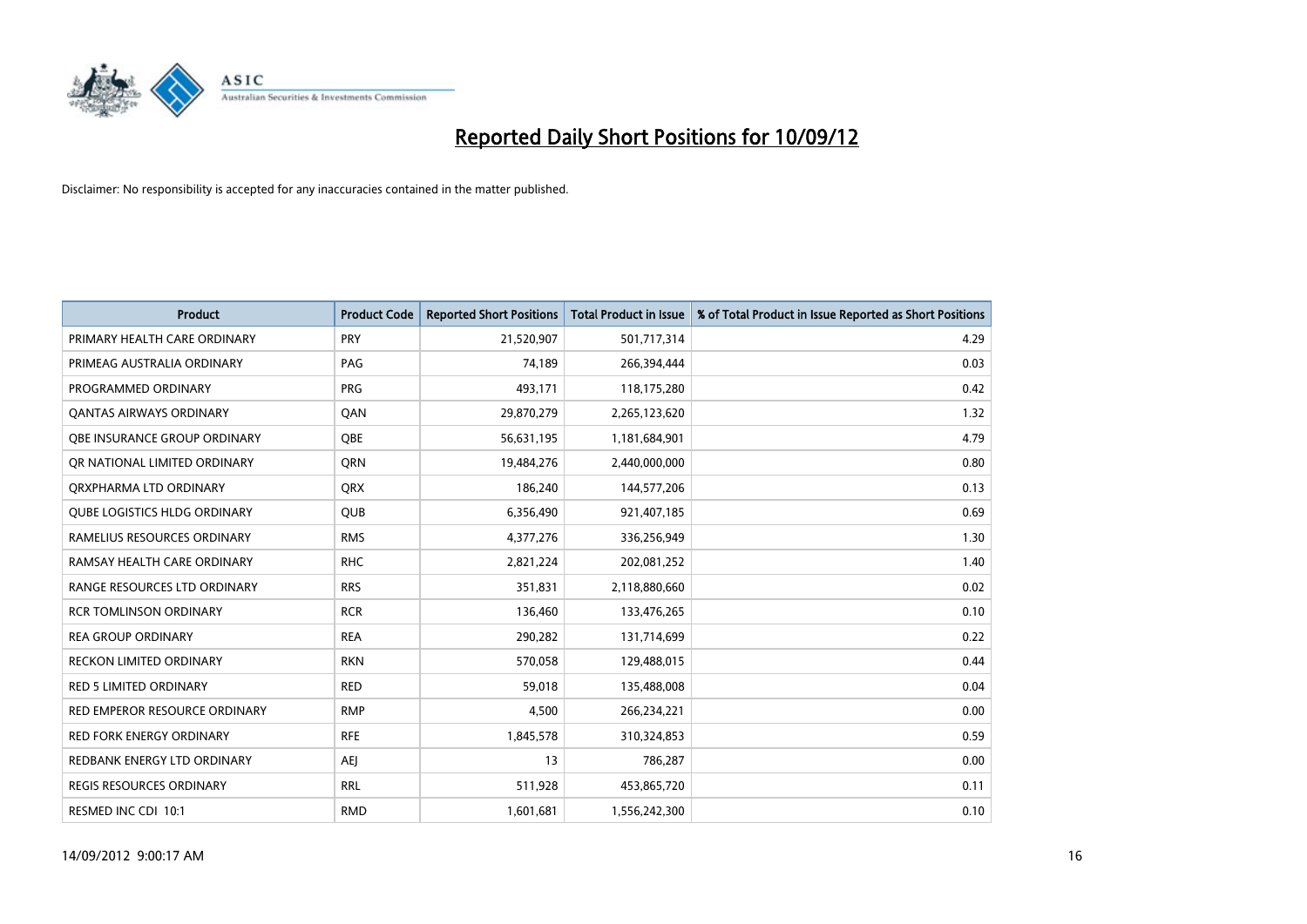

| <b>Product</b>                   | <b>Product Code</b> | <b>Reported Short Positions</b> | <b>Total Product in Issue</b> | % of Total Product in Issue Reported as Short Positions |
|----------------------------------|---------------------|---------------------------------|-------------------------------|---------------------------------------------------------|
| <b>RESOLUTE MINING ORDINARY</b>  | <b>RSG</b>          | 1,174,536                       | 628,628,623                   | 0.19                                                    |
| RESOURCE GENERATION ORDINARY     | <b>RES</b>          | 173                             | 262,895,652                   | 0.00                                                    |
| REVERSE CORP LIMITED ORDINARY    | <b>REF</b>          | 100                             | 92,382,175                    | 0.00                                                    |
| REX MINERALS LIMITED ORDINARY    | <b>RXM</b>          | 577,229                         | 188,907,284                   | 0.31                                                    |
| <b>RHG LIMITED ORDINARY</b>      | <b>RHG</b>          | 36,083                          | 308,483,177                   | 0.01                                                    |
| <b>RIALTO ENERGY ORDINARY</b>    | <b>RIA</b>          | 41                              | 672,259,992                   | 0.00                                                    |
| RIO TINTO LIMITED ORDINARY       | <b>RIO</b>          | 17,077,176                      | 435,758,720                   | 3.92                                                    |
| ROC OIL COMPANY ORDINARY         | <b>ROC</b>          | 1,714,927                       | 683,235,552                   | 0.25                                                    |
| <b>RURALCO HOLDINGS ORDINARY</b> | <b>RHL</b>          | 12,000                          | 55,019,284                    | 0.02                                                    |
| SABRE RESOURCES ORDINARY         | <b>SBR</b>          | 185,000                         | 180,472,228                   | 0.10                                                    |
| SAI GLOBAL LIMITED ORDINARY      | SAI                 | 3,203,662                       | 204,809,783                   | 1.56                                                    |
| SALMAT LIMITED ORDINARY          | <b>SLM</b>          | 2,352,880                       | 159,802,174                   | 1.47                                                    |
| SAMSON OIL & GAS LTD ORDINARY    | SSN                 | 3,220,296                       | 1,790,588,459                 | 0.18                                                    |
| SANDFIRE RESOURCES ORDINARY      | <b>SFR</b>          | 4,476,103                       | 151,557,635                   | 2.95                                                    |
| SANTOS LTD ORDINARY              | <b>STO</b>          | 4,992,905                       | 953,045,019                   | 0.52                                                    |
| SARACEN MINERAL ORDINARY         | SAR                 | 4,294,706                       | 594,815,640                   | 0.72                                                    |
| SEDGMAN LIMITED ORDINARY         | <b>SDM</b>          | 32,877                          | 215,512,930                   | 0.02                                                    |
| SEEK LIMITED ORDINARY            | <b>SEK</b>          | 12,617,779                      | 337,101,307                   | 3.74                                                    |
| SENEX ENERGY LIMITED ORDINARY    | <b>SXY</b>          | 3,965,691                       | 1,138,734,837                 | 0.35                                                    |
| SERVCORP LIMITED ORDINARY        | SRV                 | 42,718                          | 98,440,807                    | 0.04                                                    |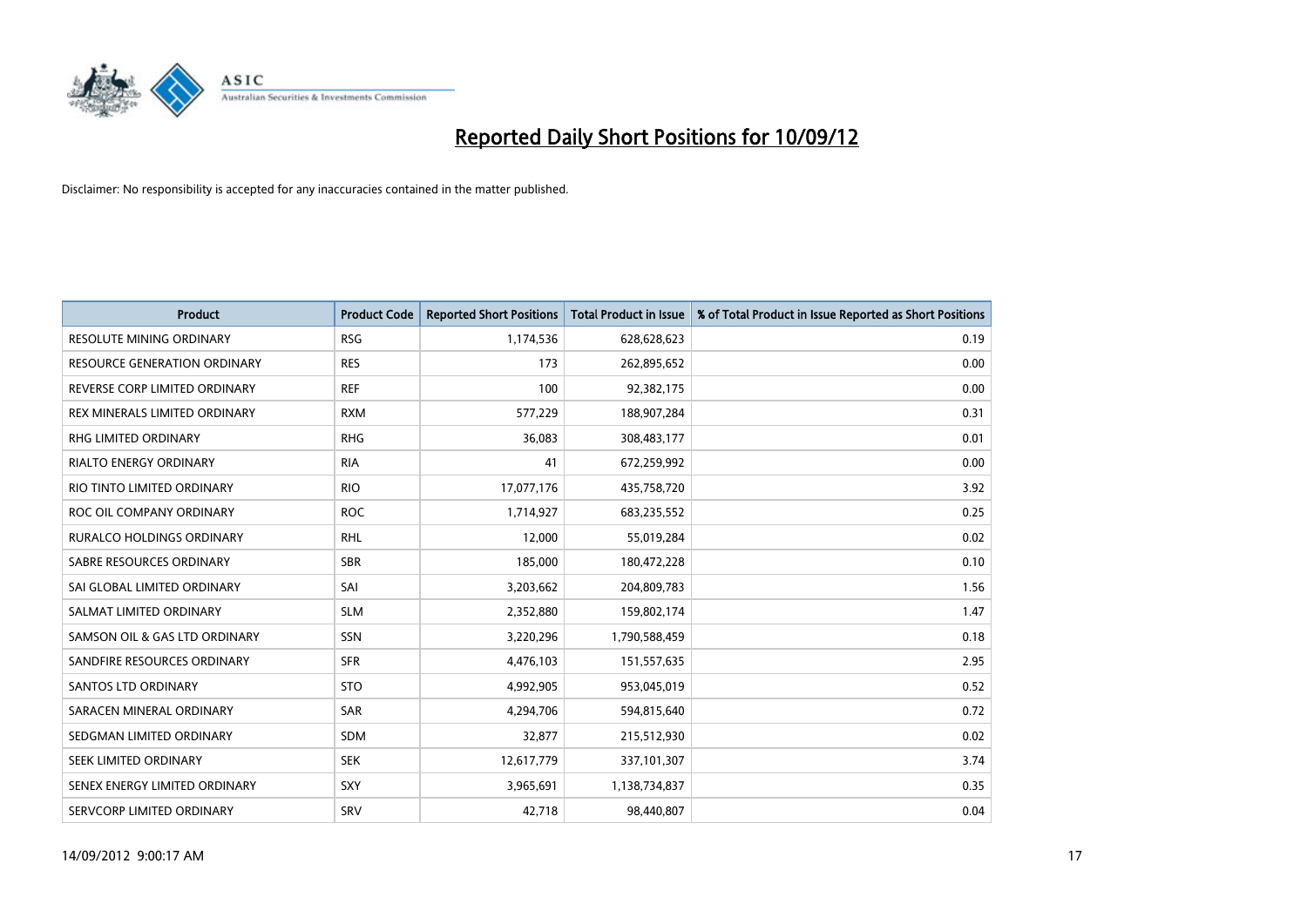

| <b>Product</b>                           | <b>Product Code</b> | <b>Reported Short Positions</b> | <b>Total Product in Issue</b> | % of Total Product in Issue Reported as Short Positions |
|------------------------------------------|---------------------|---------------------------------|-------------------------------|---------------------------------------------------------|
| SERVICE STREAM ORDINARY                  | <b>SSM</b>          | 400                             | 283,418,867                   | 0.00                                                    |
| SEVEN GROUP HOLDINGS ORDINARY            | <b>SVW</b>          | 2,168,671                       | 307,410,281                   | 0.71                                                    |
| SEVEN WEST MEDIA LTD ORDINARY            | <b>SWM</b>          | 17,214,973                      | 999,160,872                   | 1.72                                                    |
| SIGMA PHARMACEUTICAL ORDINARY            | <b>SIP</b>          | 5,935,645                       | 1,186,303,520                 | 0.50                                                    |
| SILEX SYSTEMS ORDINARY                   | <b>SLX</b>          | 778,662                         | 170,143,997                   | 0.46                                                    |
| SILVER LAKE RESOURCE ORDINARY            | <b>SLR</b>          | 8,748,258                       | 225,493,476                   | 3.88                                                    |
| SIMS METAL MGMT LTD ORDINARY             | SGM                 | 8,402,006                       | 204,841,732                   | 4.10                                                    |
| SINGAPORE TELECOMM. CHESS DEPOSITARY INT | <b>SGT</b>          | 9,960,309                       | 145, 123, 714                 | 6.86                                                    |
| SKILLED GROUP LTD ORDINARY               | <b>SKE</b>          | 764,000                         | 233,487,276                   | 0.33                                                    |
| <b>SLATER &amp; GORDON ORDINARY</b>      | <b>SGH</b>          | 1,001                           | 168,600,731                   | 0.00                                                    |
| SMS MANAGEMENT. ORDINARY                 | <b>SMX</b>          | 781,827                         | 68,464,436                    | 1.14                                                    |
| SONIC HEALTHCARE ORDINARY                | <b>SHL</b>          | 5,403,391                       | 392,649,875                   | 1.38                                                    |
| SOUL PATTINSON (W.H) ORDINARY            | SOL                 | 2,991                           | 239,395,320                   | 0.00                                                    |
| SOUTH BOULDER MINES ORDINARY             | <b>STB</b>          | 113,769                         | 126,732,826                   | 0.09                                                    |
| SP AUSNET STAPLED SECURITIES             | <b>SPN</b>          | 1,476,950                       | 3,339,620,165                 | 0.04                                                    |
| SPARK INFRASTRUCTURE STAPLED NOTE & UNIT | SKI                 | 36,699,606                      | 1,326,734,264                 | 2.77                                                    |
| SPDR 200 FUND ETF UNITS                  | <b>STW</b>          | 6,483                           | 50,259,567                    | 0.01                                                    |
| SPECIALTY FASHION ORDINARY               | <b>SFH</b>          | 2,439,121                       | 192,236,121                   | 1.27                                                    |
| ST BARBARA LIMITED ORDINARY              | SBM                 | 12,640,993                      | 325,615,389                   | 3.88                                                    |
| STANMORE COAL LTD ORDINARY               | <b>SMR</b>          | 32,870                          | 179,409,108                   | 0.02                                                    |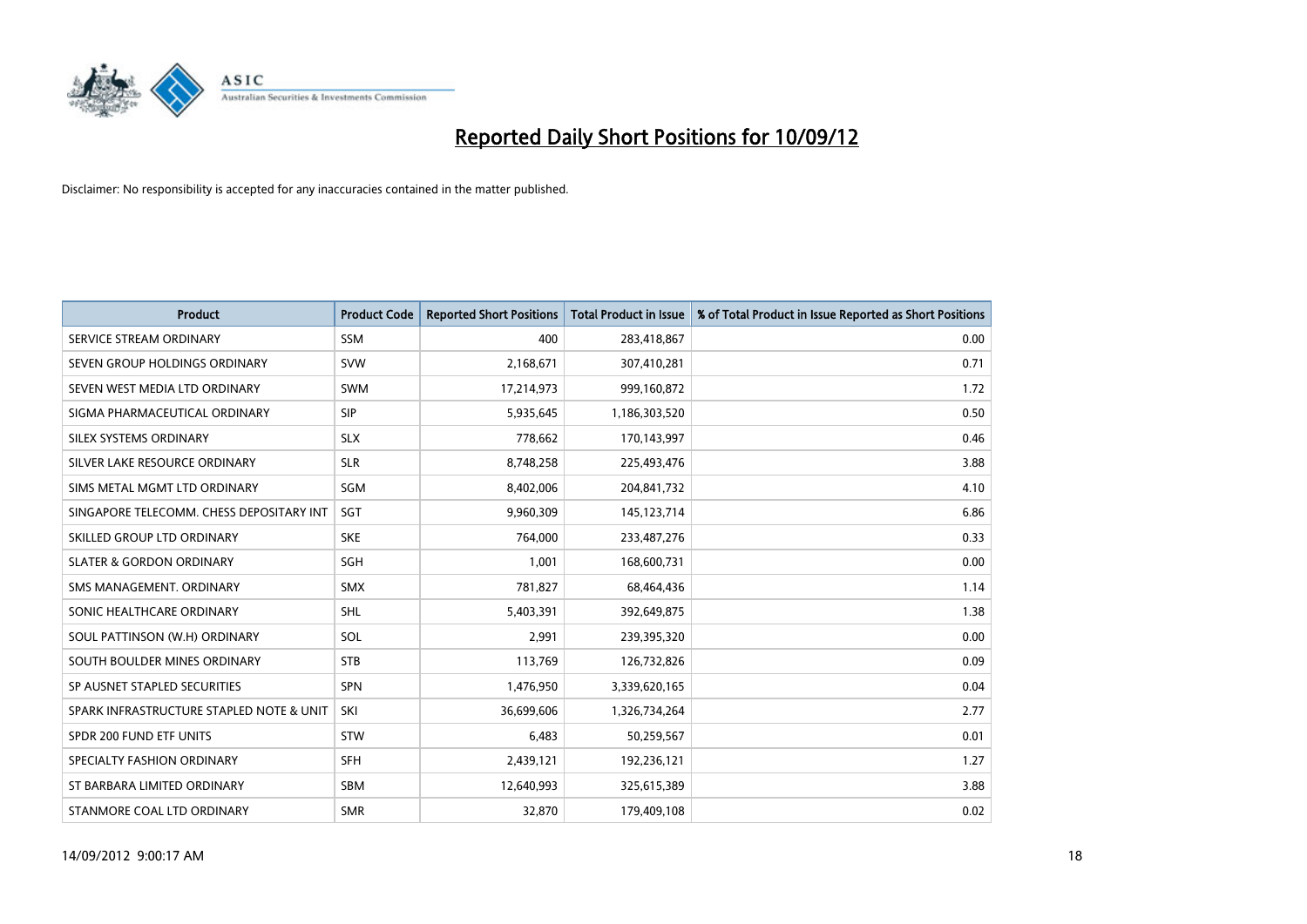

| <b>Product</b>                      | <b>Product Code</b> | <b>Reported Short Positions</b> | <b>Total Product in Issue</b> | % of Total Product in Issue Reported as Short Positions |
|-------------------------------------|---------------------|---------------------------------|-------------------------------|---------------------------------------------------------|
| STARPHARMA HOLDINGS ORDINARY        | SPL                 | 3,460,713                       | 282,787,260                   | 1.22                                                    |
| STHN CROSS MEDIA ORDINARY           | <b>SXL</b>          | 19,730,696                      | 704,858,525                   | 2.80                                                    |
| STOCKLAND UNITS/ORD STAPLED         | SGP                 | 11,378,922                      | 2,203,157,963                 | 0.52                                                    |
| STRAITS RES LTD. ORDINARY           | SRQ                 | 111,443                         | 456,529,474                   | 0.02                                                    |
| STW COMMUNICATIONS ORDINARY         | SGN                 | 18,269                          | 362,798,351                   | 0.01                                                    |
| SUNCORP GROUP LTD ORDINARY          | <b>SUN</b>          | 7,840,139                       | 1,286,600,980                 | 0.61                                                    |
| SUNDANCE ENERGY ORDINARY            | <b>SEA</b>          | 75,626                          | 277,098,474                   | 0.03                                                    |
| SUNDANCE RESOURCES ORDINARY         | <b>SDL</b>          | 6,092,954                       | 3,049,577,034                 | 0.20                                                    |
| SUNLAND GROUP LTD ORDINARY          | <b>SDG</b>          | 18,391                          | 196,717,811                   | 0.01                                                    |
| SUPER RET REP LTD ORDINARY          | <b>SUL</b>          | 1,019,364                       | 196,342,811                   | 0.52                                                    |
| SYD AIRPORT STAPLED US PROHIBIT.    | <b>SYD</b>          | 15,996,892                      | 1,861,210,782                 | 0.86                                                    |
| SYRAH RESOURCES ORDINARY            | <b>SYR</b>          | 18,834                          | 126,723,021                   | 0.01                                                    |
| TABCORP HOLDINGS LTD ORDINARY       | <b>TAH</b>          | 12,532,431                      | 730,113,969                   | 1.72                                                    |
| <b>TANAMI GOLD NL ORDINARY</b>      | <b>TAM</b>          | 396,524                         | 261,132,677                   | 0.15                                                    |
| TAP OIL LIMITED ORDINARY            | <b>TAP</b>          | 518,546                         | 241,295,311                   | 0.21                                                    |
| TASSAL GROUP LIMITED ORDINARY       | <b>TGR</b>          | 352,296                         | 146,304,404                   | 0.24                                                    |
| TATTS GROUP LTD ORDINARY            | <b>TTS</b>          | 7,041,769                       | 1,363,158,853                 | 0.52                                                    |
| TECHNOLOGY ONE ORDINARY             | <b>TNE</b>          | 2,034                           | 305,380,455                   | 0.00                                                    |
| <b>TELECOM CORPORATION ORDINARY</b> | <b>TEL</b>          | 16,882,182                      | 1,856,323,726                 | 0.91                                                    |
| TELSTRA CORPORATION. ORDINARY       | <b>TLS</b>          | 22,618,881                      | 12,443,074,357                | 0.18                                                    |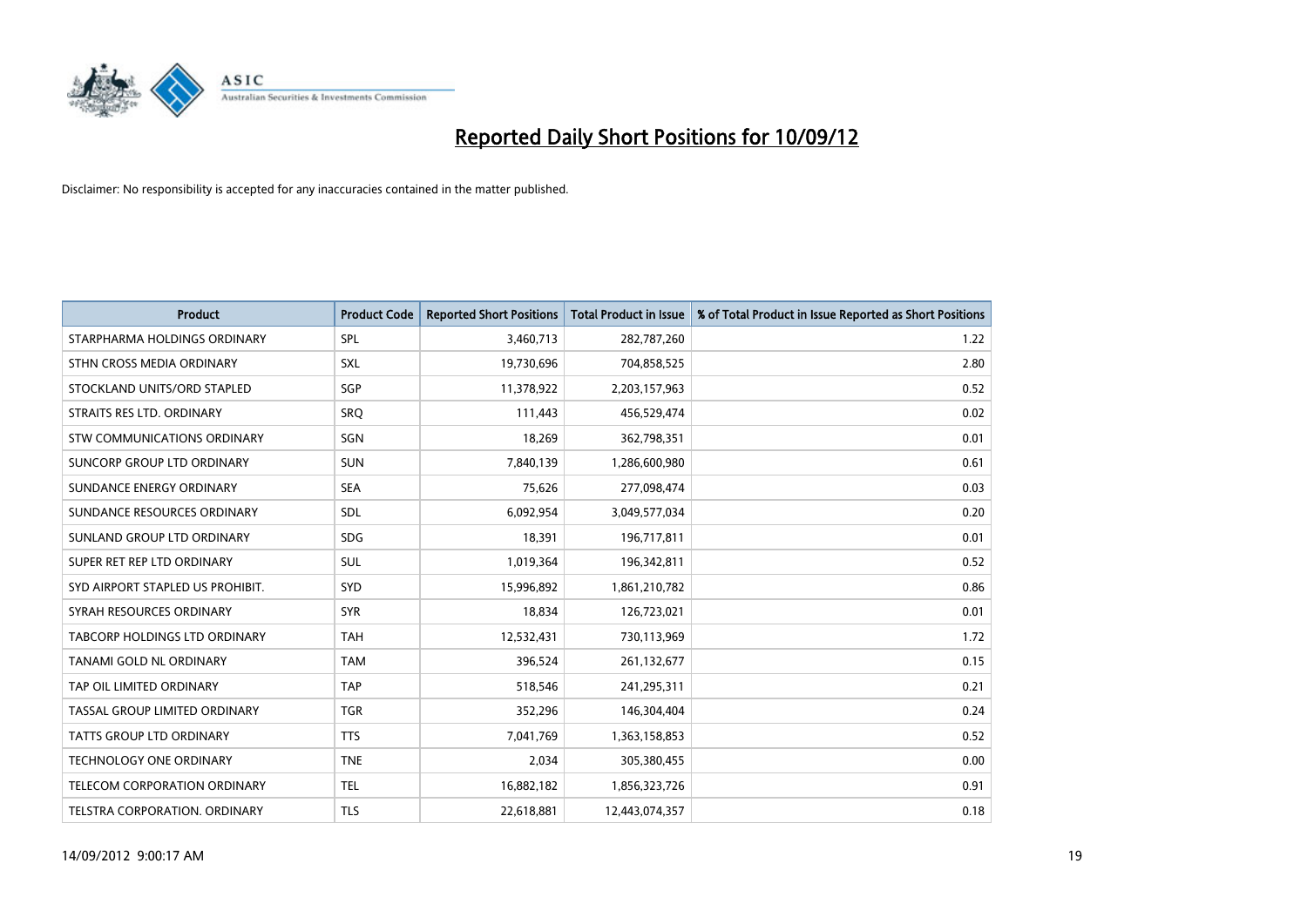

| <b>Product</b>                       | <b>Product Code</b> | <b>Reported Short Positions</b> | <b>Total Product in Issue</b> | % of Total Product in Issue Reported as Short Positions |
|--------------------------------------|---------------------|---------------------------------|-------------------------------|---------------------------------------------------------|
| TEN NETWORK HOLDINGS ORDINARY        | <b>TEN</b>          | 83,082,707                      | 1,437,204,873                 | 5.78                                                    |
| TERANGA GOLD CORP CDI 1:1            | <b>TGZ</b>          | 147,063                         | 162,538,320                   | 0.09                                                    |
| TEXON PETROLEUM LTD ORDINARY         | <b>TXN</b>          | 109,474                         | 245,039,848                   | 0.04                                                    |
| TFS CORPORATION LTD ORDINARY         | <b>TFC</b>          |                                 | 279,621,829                   | 0.00                                                    |
| THE REJECT SHOP ORDINARY             | <b>TRS</b>          | 2,701,027                       | 26,092,220                    | 10.35                                                   |
| THORN GROUP LIMITED ORDINARY         | <b>TGA</b>          | 96,424                          | 146,374,703                   | 0.07                                                    |
| <b>TIGER RESOURCES ORDINARY</b>      | <b>TGS</b>          | 2,525,187                       | 673,470,269                   | 0.37                                                    |
| TOLL HOLDINGS LTD ORDINARY           | <b>TOL</b>          | 20,620,048                      | 717,133,875                   | 2.88                                                    |
| TOX FREE SOLUTIONS ORDINARY          | <b>TOX</b>          | 9,065                           | 115,311,608                   | 0.01                                                    |
| TPG TELECOM LIMITED ORDINARY         | <b>TPM</b>          | 1,974,274                       | 793,808,141                   | 0.25                                                    |
| <b>TRADE ME GROUP ORDINARY</b>       | <b>TME</b>          | 39,165                          | 395,745,510                   | 0.01                                                    |
| <b>TRANSFIELD SERVICES ORDINARY</b>  | <b>TSE</b>          | 5,916,210                       | 517,878,468                   | 1.14                                                    |
| TRANSPACIFIC INDUST, ORDINARY        | <b>TPI</b>          | 5,101,796                       | 1,578,509,032                 | 0.32                                                    |
| TRANSURBAN GROUP TRIPLE STAPLED SEC. | <b>TCL</b>          | 8,572,346                       | 1,461,665,097                 | 0.59                                                    |
| TREASURY WINE ESTATE ORDINARY        | <b>TWE</b>          | 12,077,315                      | 647,227,144                   | 1.87                                                    |
| TROY RESOURCES LTD ORDINARY          | <b>TRY</b>          | 297,115                         | 89,762,649                    | 0.33                                                    |
| UGL LIMITED ORDINARY                 | UGL                 | 8,185,575                       | 166,315,038                   | 4.92                                                    |
| UNILIFE CORPORATION CDI 6:1          | <b>UNS</b>          | 186,653                         | 254,211,852                   | 0.07                                                    |
| UXC LIMITED ORDINARY                 | <b>UXC</b>          | 524,190                         | 305,585,913                   | 0.17                                                    |
| <b>VENTURE MINERALS ORDINARY</b>     | <b>VMS</b>          | 135.674                         | 255,428,560                   | 0.05                                                    |